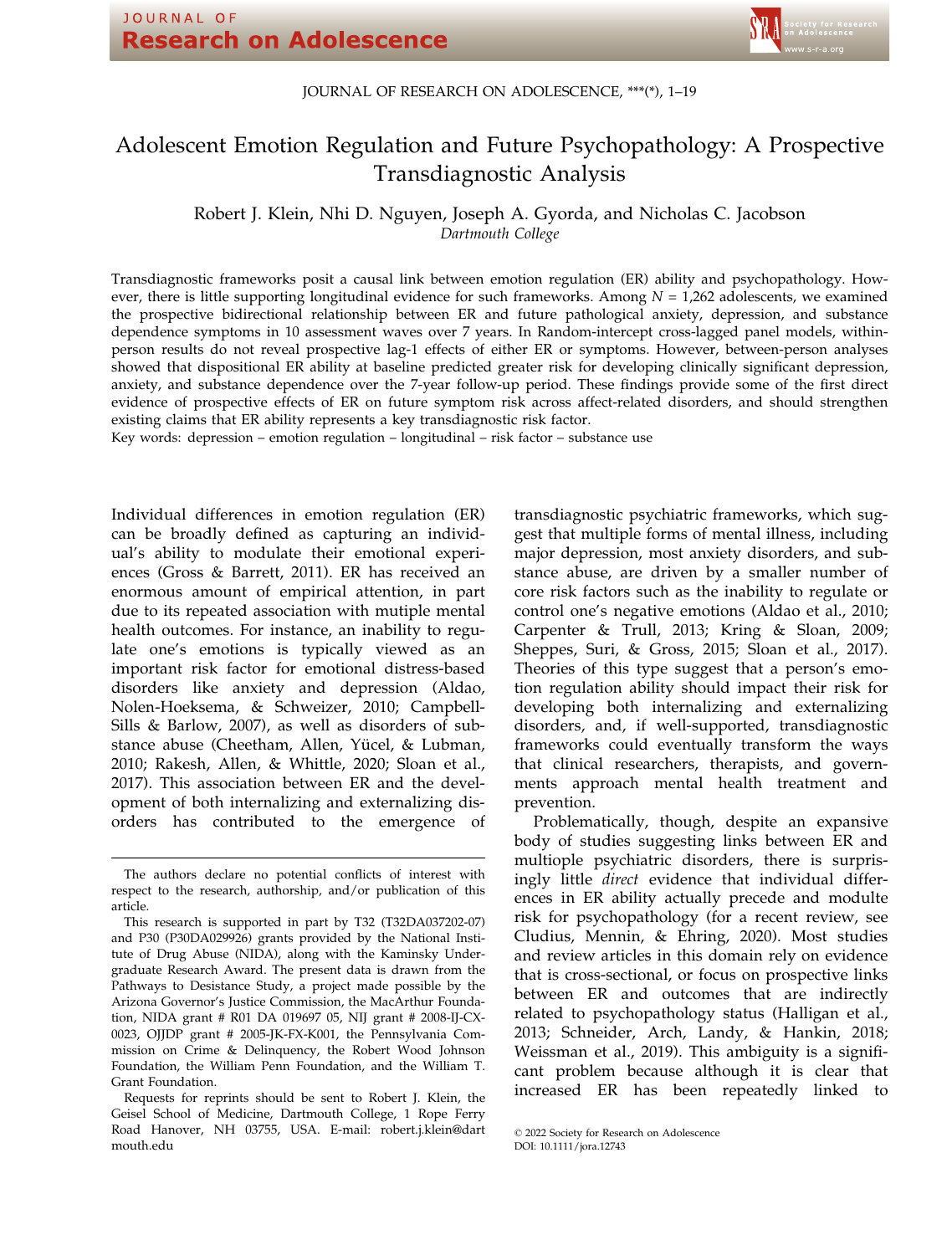decreased psychiatric outcomes, there are also salient alternative explanations for such links.

For instance, lower ER ability may be associated with pathology levels across multiple disorders because increased difficulties in controlling one's emotions could emerge as a consequence of developing affect-related disorders that are characterized by intense emotional distress. In other words, people who develop pathological depressive or anxiety symptoms may subsequently report an abnormally low ability to regulate their emotions because pathological levels of sadness, hopelessness, fear, anxiety, etc. are difficult to manage or downregulate. Relatedly, it is quite plausible that the emergence of intense depressive or anxious symptomology could eventually result in the increased use of maladaptive ER strategies like emotional suppression or rumination. A similar direction of effect is also plausible for disorders of substance abuse, where significant alcohol or drug consumption may decrease future ability to regulate one's emotions or increase use of maladaptive ER strategies (Kober, 2014; Weiss, Bold, Sullivan, Armeli, & Tennen, 2017). In sum, we propose that the emergence of anxiety, depressive, or substance abuse symptoms could plausibly impact the development of future ER ability (Cludius et al., 2020; Kober, 2014; Weiss et al., 2017), and this possibility causes important ambiguity surrounding the strength of the transdiagnostic relationship between ER and future mental health problems.

Importantly though, there are specific psychological and social mechanisms that plausibly link early-life individual differences in ER (e.g., lower ER ability) to risk for the development of multiple forms of psychopathology. For instance, use of maladaptive ER strategies like suppression and avoidance has mediated relationships between emotional distress and mental health problems in both children and adults (Andrés, Richaud de Minzi, Castañeiras, Canet-Juric, & Rodríguez-Carvajal et al., 2016; Yoon, Maltby, & Joormann, 2013). In social domains, youth who have difficulties regulating their emotions have been less socially competent (Fabes & Eisenberg, 1992), and have experienced difficulty forming close relationships (Dollar, Perry, Calkins, Keane, & Shanahan, 2018; Tubman & Lerner, 1994; Yap, Allen, & Sheeber, 2007). Such youth may experience social isolation and excessive negative affect and associated mental health problems (Bradley, 2003; Yap et al., 2007). In addition, social rejection of this type coupled with a perceived inability to effectively regulate one's emotions could also confer mental health risk by driving an inner working model where the self is seen as incompetent or worthless, or a perception that one's problems are hopeless (Bradley, 2003; Tobia, Riva, & Caprin, 2017). In addition, young people who experience excessive negative affect may learn to rely on avoidance, suppression, and other maladaptive coping strategies, further exacerbating or prolonging psychological distress (Yoon et al., 2013).

There is also some longitudinal evidence to support this work. Excessive rumination, a key maladaptive ER strategy, has mediated the link between child maltreatment and generalized psychopathology up to 2 years later (Weissman et al., 2019). Along these lines, McLaughlin and Nolen-Hoeksema (2011) showed that increased rumination mediated the longitudinal links between both baseline depression and future anxiety, as well as between baseline anxiety and future depression. In addition, reduced emotional awareness and ability to pursue goals when upset (common behavioral constituents of ER ability; Gratz & Roemer, 2004) have predicted increases in social anxiety over an 18-month time-span (Schneider et al., 2018).

In addition to affective disorders, there are also plausible reasons to expect that lower ER ability could potentially confer risk for future substance abuse symptoms or disorders (SUDs). In the most basic sense, the two constructs show strong covariance—that is, a substantial body of evidence has linked lowered ER ability or use of maladaptive ER strategies to increased substance abuse (for a review, see Kober, 2014). Relatedly, neurological makers associated with decreased ER ability have been consistently associated with concurrent SUDs (for a review, see Wilcox, Pommy, & Adinoff, 2016). In longitudinal domains, research has shown that emotion regulation interventions have reduced substance abuse behavior (Azizi et al., 2010). In addition, increased use of ineffective ER strategies during the day has been associated with greater substance consumption later in the day (Weiss et al., 2017). Moreover, children's performance on delayed gratification tasks, which are thought to index a key emotion regulation dimension (Mischel et al., 2011), have consistently predicted future SUD risk (see Kober, 2014 for a review).

In sum, we see substantial empirical and theoretical reasons to expect that earlyl-life inabilities to successfully regulate emotion could proceed or prospectively predict the development of affective or substance abuse disorders. In addition, though, there are also theoretical and empirical reasons to expect the opposite direction of effect where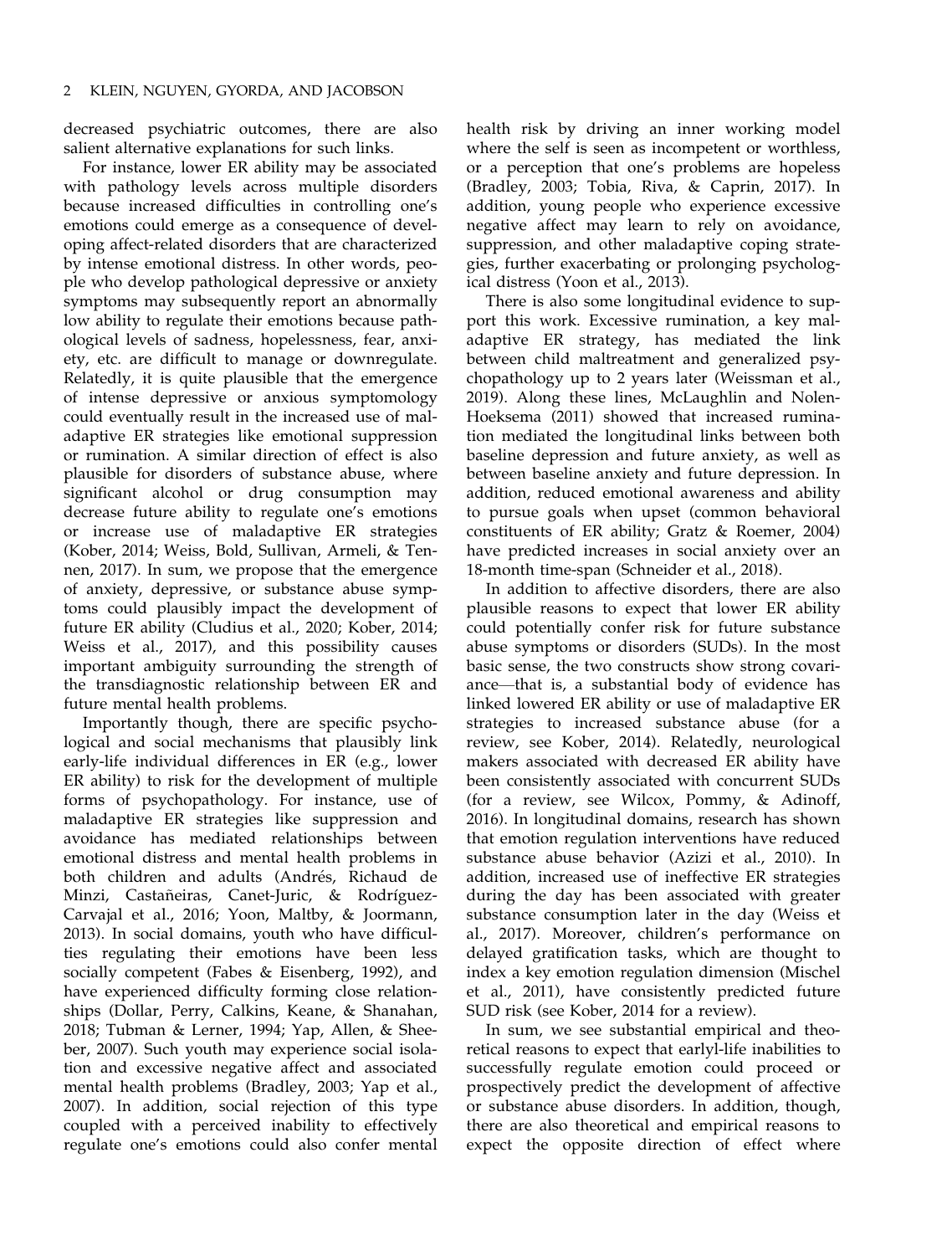increased symptomology could prospectively predict lowered emotion regulation ability (for reviews, see Cludius et al., 2020; Kober, 2014; also Weiss et al., 2017). Importantly, these two directions of effect could both explain the extensive existing cross-sectional evidence linking lesser ER ability to multiple forms of psychopathology. We propose that further longitudinal research in this domain is essential to help disentangle and better understand the relative magnitude of both directions of effect, with the overall goal of clarifying the role of ER ability in the development of the most common forms of psychopathology. Evaluating this bidirectional link would require a unique study design—one that is of substantial longitudinal duration that also repeatedly assesses both ER and multiple forms of psychopathology throughout. The existing Pathways to Desistance study (Mulvey et al., 2004) enables such an investigation.

# The Present Study

In a series of longitudinal structual equation models (SEMs), we investigate ER ability, both as a stable individual difference and as a developing ability, and as a prospective predictor of clinically significant anxiety, depression, and substance dependence. In an identical way, the present models also examine clinical symptoms as predictors of future ER ability. For clinical symptom outcomes, we focus on clinically significant anxiety, depressive, and substance abuse status because, together, these symptom clusters represent both (1) the most common forms of psychopathology and (2) the symptom clusters that are perhaps most associated with ER ability (Kessler, Petukhova, Sampson, Zaslavsky, & Wittchen, 2012; Wittchen et al., 2011).

Drawn from the seven-year Pathways to Desistance study, the present longitudinal dataset includes at-risk adolescents who were involved in the criminal justice system.

The multi-site Pathways to Desistance project began in 2000 and followed 1,354 at-risk youth across 7 years from adolescence to young adulthood (Mulvey et al., 2004). Participants completed a battery of dispositional assessments at baseline, and then completed 10 follow-up assessments targeting ER and clinical symptoms as they developed over time.

This sample has several strengths. First, the present assessments generally began in adolescence  $(M = 16.04)$ , an age that is prior to the typical age of onset for disorders related to anxiety  $($   $\sim$  age 17–25; de Lijster et al., 2017) or depressive symptoms  $($   $\sim$  age 26; Zisook et al., 2007). Although some studies have

reported earlier ages of onset for disorders such as depression in at-risk samples (e.g., age 12–13; Weissman et al., 2019), the present data showed more or less typical onsets for clinically significant depression (17.9 years), anxiety (17.8 years), and substance dependence (18.0 years). Only 35% of the clinically significant pathology assessed in the present analyses was present during or prior to baseline assessment. In this way, the present sample is useful in that it allowed for (typically) the examination of the first incidence of clinically significant psychopathology. Second, the dataset is large, allowing us to study significant numbers of healthy individuals who would go on to develop clinically significant depression ( $N = 208$ ), anxiety ( $N = 147$ ), and substance dependence  $(N = 478)$ .

# Hypotheses

Broadly, the present study investigates the ways in which ER ability and clinically significant depressive, anxiety, and substance abuse symptoms prospectively interreact throughout the transition from adolescence to adulthood. This question was examined both from a between-person perspective and from a within-person perspective.

Within-person dynamics. Across 10 follow-up waves and consistent with existing theory, we expected that person-centered ER levels at each wave would predict person-centered symptom status at the following assessment wave, controlling for concurrent covariance and autoregressive effects. In an exploratory analysis, we also examined an identically structured effect of clinical symptom status as a predictor of subsequent ER ability.

Between-person dynamics. Consistent with existing theory and controlling for baseline symptoms, we also expected that dispositional levels of ER measured at baseline would confer increased risk for reporting clinically significant symptoms during the study. In an exploratory analysis, we also examined the opposite direction of effect where individual differences in lifetime history of clinical symptomology were evaluated as predictors of future individual differences in ER ability.

#### METHOD

#### Participants and General Procedures

The multi-site Pathways to Desistance project followed at-risk youth from adolescence to young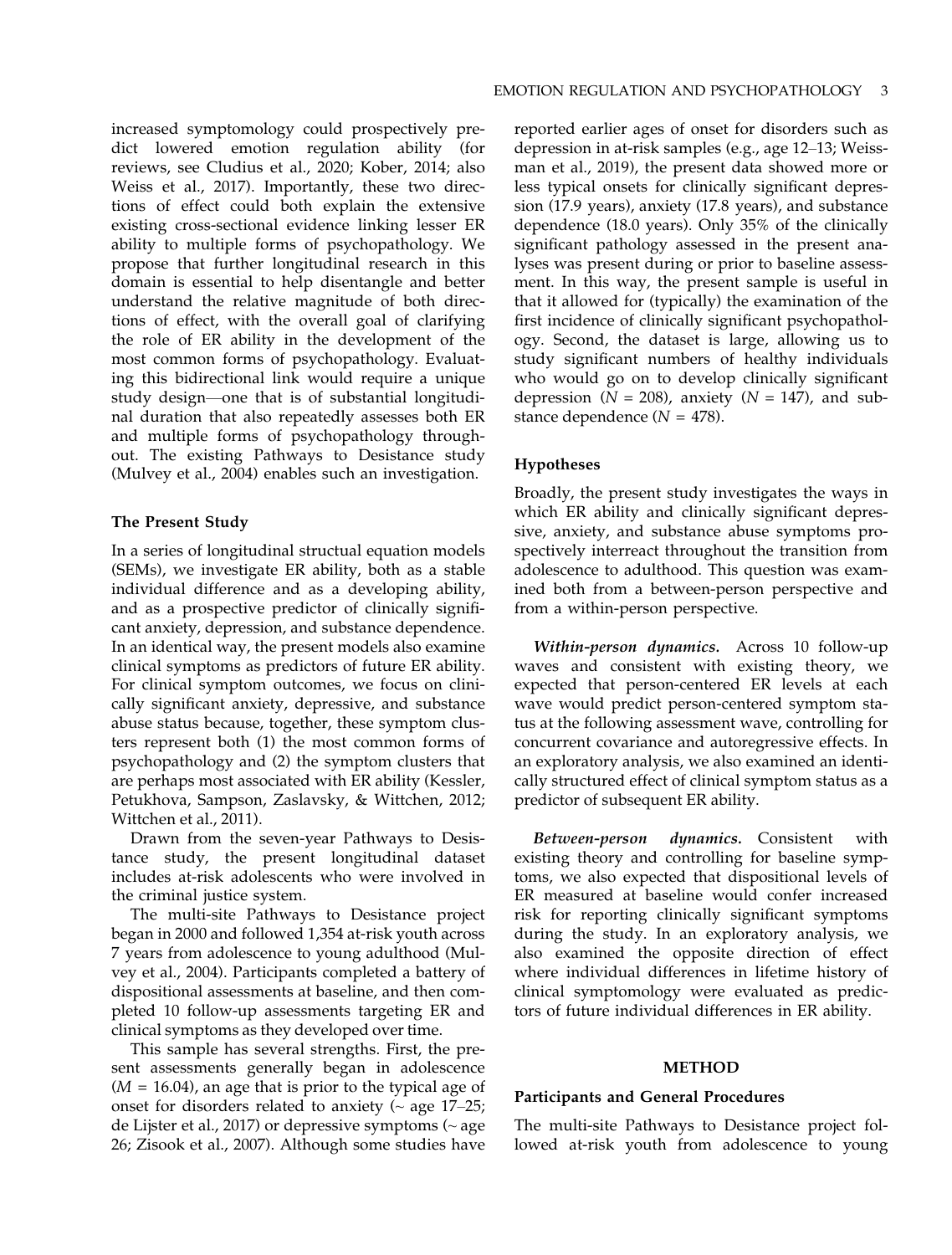adulthood (Mulvey et al., 2004; Pathways to Desistence Study, 2016). The enrolled youth were between the ages of 14 and 18 at the time of enrollment (Final  $N = 1,262$ ,  $M_{\text{age}} = 16.04$ , 86.4% male, 20.2% White, 41.4% Black, 33.5% Hispanic, 4.8% Other). Enrollees came from court systems in Maricopa County, Arizona ( $N = 654$ ) and Philadelphia County, Pennsylvania  $(N = 700)$ . Youth were recruited based on a review of their court files and were eligible if they had been found guilty of a criminal offense (Mulvey et al., 2004). Over a total of 7 years, the study completed a baseline assessment targeting dispositional measures and 10 follow-up waves measuring more proximal experiences (6, 12, 18, 24, 30, 36, 48, 60, 72, 84 months).

### Baseline Dispositional Measures

Emotion regulation ability. Dispositional or lifetime experiences of emotion regulation ability were assessed at baseline using 9 items from the Emotion Control component of the How I Feel scale (Walden, Harris, & Catron, 2003; Walden, Lemerise, & Gentile, 1992). The Emotion Control subscale is a broad-bandwidth scale measuring the effectiveness of personal emotion regulation abilities designed specifically for youth. The scale has been reliable as an assessment of ER in youth (Walden et al., 2003), and has shown convergent validity with relevant constructs such as coping with negative events ( $r = .37$ ), and trait positive ( $r = .23$ ) or negative affect  $(r = -.21)$ ; Walden et al., 2003). To maximally reduce measurement error in the final data, the Pathways team factor-analyzed the original 12 Emotion Control items to fit the scale to the present at-risk sample. This analysis identified 9 items as a single factor solution that fit the data well (TLI = 0.938, CFI = 0.958, RMSEA = 0.06; Pathways to Desistance Study, n.d.). These nine items were then carried forward across all waves. Items included "I know things to do to make myself more happy," and "I can change my feelings by thinking of something else" (Mulvey et al., 2004). Responses were measured using a 4-point Likert scale  $(1 = "Not at all like me", 4 = "Really")$ like me";  $M = 2.81$ , SD = 0.68,  $\alpha = .81$ ).

Lifetime depression symptoms. Binary depressive history was assessed using 6 Brief Symptom Inventory (BSI) items targeting lifetime history of depression-related symptoms (Derogatis & Melisaratos, 1983). Items include "ever" having experienced "feeling no interest in things" or "feeling hopeless about the future"  $(0 = "not-at-all",$ 

4 = "extremely). These six items were averaged and T-scored by the Pathways study's original authors (Mulvey et al., 2004). These T-scored averages were then binarized using gender-specific cutoffs provided by the BSI authors (Derogatis & Melisaratos, 1983; Pathways to Desistence, n.d.).

A dichotomous outcome was ideal given that our hypotheses concerned the relationship between ER and psychopathology rather than predicting incremental variance above and below clinically significant depression levels. In other words, the authors were specifically concerned with the predictors of clinically significant depression. Past research has found the BSI to have strong internal consistency (Cronbach's alpha between 0.71 and 0.85) and strong test-retest reliability  $(r = .68 - .91)$ ; Derogatis & Melisaratos, 1983). The BSI is considered a reliable and appropriate measure of psychopathology capable of identifying and discriminating between depression and anxiety (Skeem et al., 2006).

Lifetime anxiety symptoms. Six BSI items measuring individual differences in lifetime history of anxiety symptoms were administered at baseline (BSI, Derogatis & Melisaratos, 1983). The anxiety subscale consists of symptoms associated with anxiety, restlessness, nervousness, etc. (Derogatis & Melisaratos, 1983). Example items include the extent to which the participant had ever experienced "Feeling tensed or keyed up" or "Spells of terror or panic", rated on a scale of 0–4 (Mulvey et al., 2004). Identically to the depression scores, clinically significant anxiety was classified as a binary score  $(0 = not$  clinically significant,  $1 = clinical$ range) using a T-scored average of these six items that was compared to gender-specific cut-off scores (Derogatis & Melisaratos, 1983).

Lifetime substance dependence symptoms. Individual differences in substance dependence symptoms were assessed using the dependence scale of the Substance Use/Abuse Inventory, which is a modified version of the measure created by Chassin, Rogosch, and Barrera (1991). The dependence scale is a 10-item questionnaire measuring the extent to which the participants had ever experienced substance dependence symptoms in their lifetime. Items are quite similar to the DSM symptom criteria for clinically significant substance use. Items include "have you ever given up or cut your usual activities or interests like sports, work, or seeing family or friends in order to drink or use drugs?"  $(1 = yes, 0 = no)$  or "...have you ever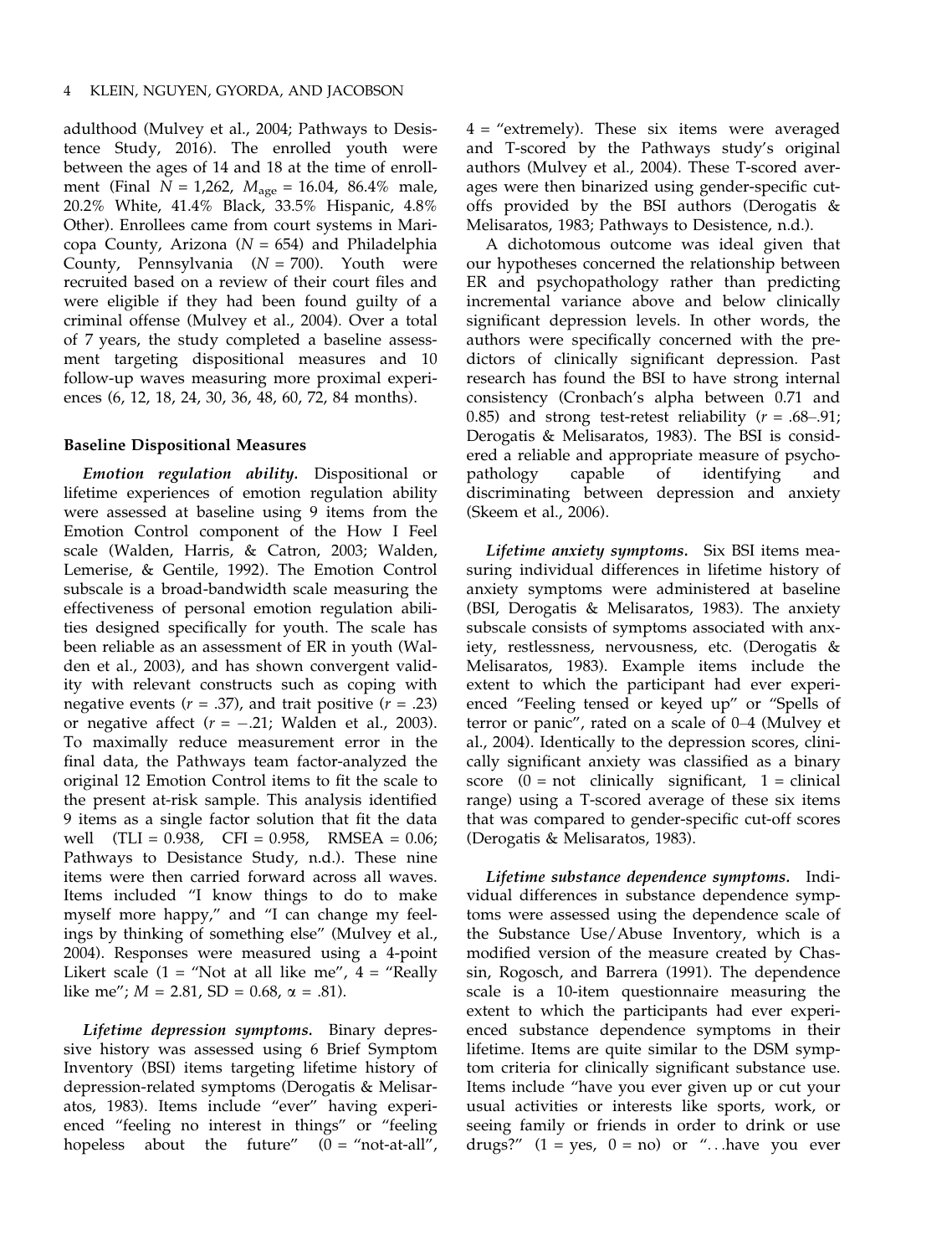wanted a drink or drugs so badly that you could not think about anything else?" (Chassin et al., 1991). These binary items were then summed to create a total symptom score for each individual.

Because the present investigation is focused on understanding the etiology and outcomes of clinically significant symptoms, we sought to binarize these symptom totals. To our knowledge, however, well-established clinical significance cut-off scores do not exist for this scale. Thus, a cut-off score of 3 or greater significant dependence symptoms was selected a-priori. This score was selected because it (a) is quite consistent with the DSM-5 procedure for classifying mild/moderate substance use disorder based on the presence of 3 key symptoms (American Psychiatric Association, 2013), (b) represented approximately 1 standard deviation above the current sample mean, and (c) because it yielded an average dependence classification rate of  $\sim$ 9.7% for combined drugs and/or alcohol, a rate which approximates the expected prevalence of clinical substance dependence in an adolescent population (e.g., Kessler et al., 1994).

#### Wave-to-Wave Fluctuations in ER and Symptoms

Emotion regulation ability. At each of 10 follow-up waves, recent experiences of emotion regulation ability were assessed using modified versions of the items included in the baseline trait measure. Follow-up questions were identical but targeted ER experiences occurring "since the last assessment" (either 6 months for waves 1 through 6, or 12 months for waves 7 through 10; Pathways to Desistence Study, n.d.).

Clinically significant symptoms. At each follow-up wave, binary scores were calculated for significant depressive, anxiety, and substance abuse symptoms. Follow-up symptom items were identical to those descried in the baseline protocol, but targeted symptoms experienced since the last assessment.

# Statistical Approach

Our research questions involved prospective within- and between-person processes, including potential bidirectional processes unfolding over time. Questions of this type can be examined simultaneously using a longitudinal SEM variant known as random intercepts cross-lagged panel modeling (RI-CLPM; Hamaker et al., 2015). RI-CLPM is a variant of the more traditional CLPM

but deconflicts within-person processes from more stable between-person processes. It does so by calculating latent intercepts, which estimate and parse out stable individual differences in the dynamic (i.e., repeated) outcome variables measured repeatedly across waves (see Hamaker et al. (2015) for a detailed review). In RI-CLPMs, longituindal between-person processes can be assessed using dispositional measures entered as time-invariant predictors of future latent intercepts, and withinperson processes can be assessed via personcentered cross-lagged relationships between predictors and outcomes (see Allemand, & Hill, 2019 for a similar approach). In the present RI-CLPMs, we were primarily interested in two effects. First, we investigated the cross-lagged associations between clinical symptoms and ER at each wave, while controlling for (a) concurrent covariance, (b) lag-1 autoregressive effects, and (c) individual differences in both outcomes and predictors. Given these three controls, these cross-lagged effects can be interpreted as within-person changes in predictors impacting lag-1 changes in outcomes (Hamaker et al., 2015).

Importantly, though, estimating true prospective relationships using lag-1 effects alone is fraught with challenges related to the unique and varied temporal dynamics of the constructs being studied (Dormann & Griffin, 2015). For this reason, lag-1 results can fail to reveal prospective relationships that occur over timescales/lags that are different from the somewhat arbitrary lag-1 time period (Dormann & Griffin, 2015). Developmental changes in trait-like ER ability, for instance, may confer risk for future psychopathology over a much longer time scale than six months, or may have a cumulative impact on mental health risk that takes years to manifest. Lower ER ability could also impact future psychopathology as a function of an unmeasured third variable that occurs at different time lags for different people (e.g., a traumatic life event). Moreover, smaller fluctuations in ER ability captured by lag-1 effects may matter less than the cumulative impact of more stable individual differences in dispositional ER ability. To address these possibilities, we also tested a simplified prospective relationship between dispositional ER and symptoms (measured at baseline) as predictors of future individual differences in average symptoms or average ER occurring over the course of the entire study. Individual differences in outcomes were modeled via latent intercepts, which summarized 10 follow-up measures of ER or symptom status. Importantly, these longer-term between-person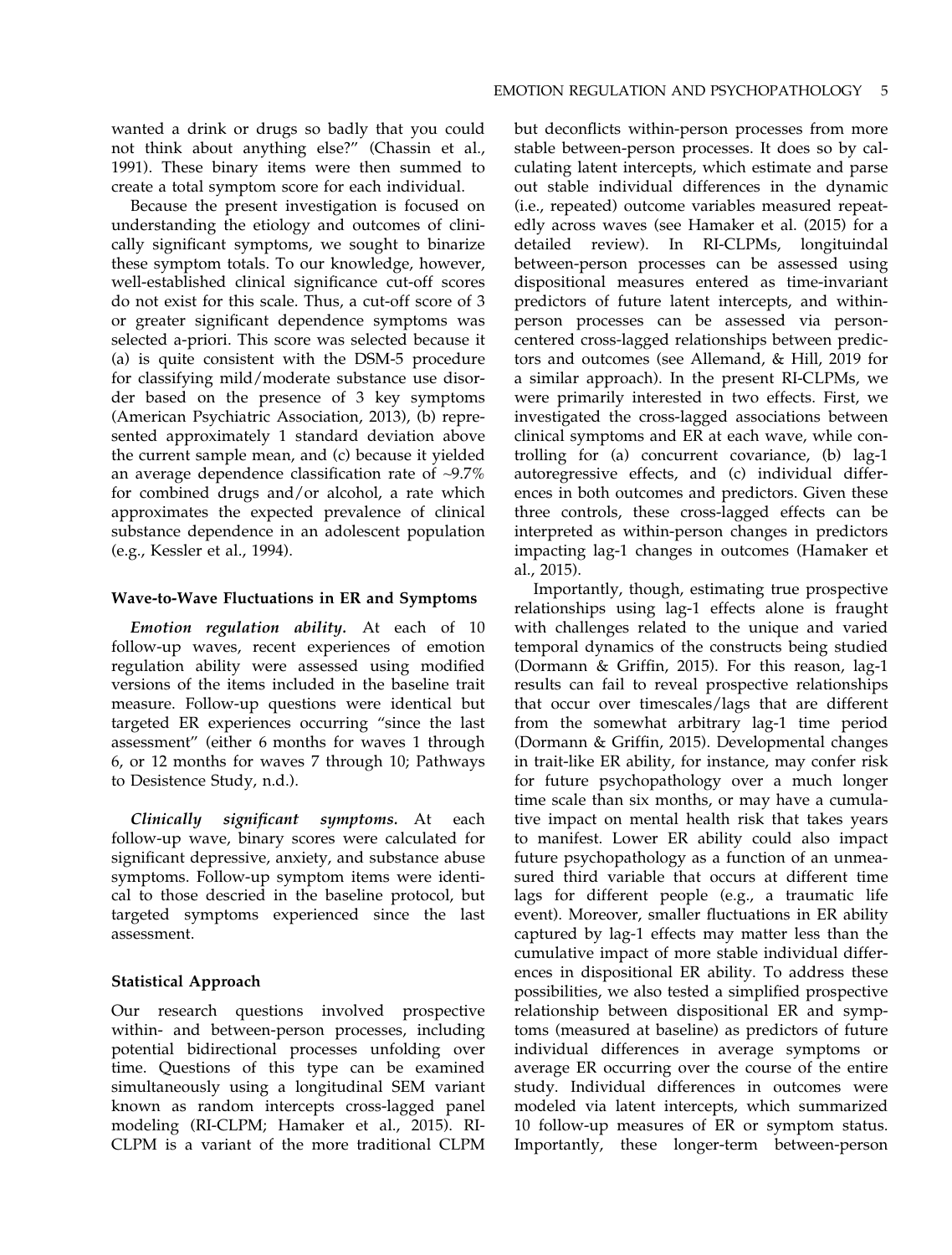associations also controlled for baseline covariance between ER and pathology, as well as autoregressive effects. Additionally, the present models also controlled for gender. See Figure 1 for an example of one such RI-CLPM.

# Modeling Strategy

Using the lavaan (Rosseel, 2012) package within R (R Core Team, 2020; RStudio Team, 2019), a series of RI-CLPMs were fitted for each of the three clinical outcomes. For each outcome, an initial model (designated M1) examined cross-lagged relationships between ER and wave-to-wave fluctuations in symptoms across the 10 study waves. Following convention, these models included fully unconstrained grand within-wave means, latent intercept means, autoregressive effects, cross-lagged effects, and residual correlations (Hamaker et al., 2015). Next, to explicitly quantify the role that individual differences in ER and symptoms had in the present data, a second set of RI-CLPMs (M2) were fitted in which variances in latent intercepts (both for ER and symptoms) were fixed to zero. This model assumes no stable individual differences in ER or clinical symptoms during the study (cf. Hamaker et al., 2015; Usami, Murayama, & Hamaker, 2019), and therefore, serious misfit would suggest that meaningful (and relatively stable) individual differences exist in ER and symptomology assessed

during follow-up waves (e.g., Allemand, & Hill, 2019). To address potential misfit in M2s, a third model type (designated M3) was included that returned to unconstrained intercept variance parameters (i.e., M1) but added dispositional ER and lifetime symptomology measured at baseline as prospective predictors of these individual differences in latent ER or symptom intercepts. This inclusion of lifetime/dispositional measures as prospective predictors of individual differences in outcomes enabled us to identify potential longitudinal effects that did not occur solely within the lag-1 timeframe. Importantly, M3 also included gender as a time-invariant predictor of future intercepts (see Figure 1 for an M3 example).

### Missing Data

Of the 1,354 participants who completed the Pathways study, our models excluded 92 individuals who did not report manifest variables for lifetime history of pathology symptoms or ER ability. Compared to retained participants, dropped individuals reported slightly higher ER ability during followups  $(r = .08, p = .004)$ , slightly less clinical substance abuse levels ( $r = -.07$ ,  $p = .007$ ), and did not differ in terms of depression or anxiety.

Among those included in the final models, average percentage of missing data was not meaningfully related to average emotion regulation



FIGURE 1 Final RI-CLPM (M3) for ER and depression.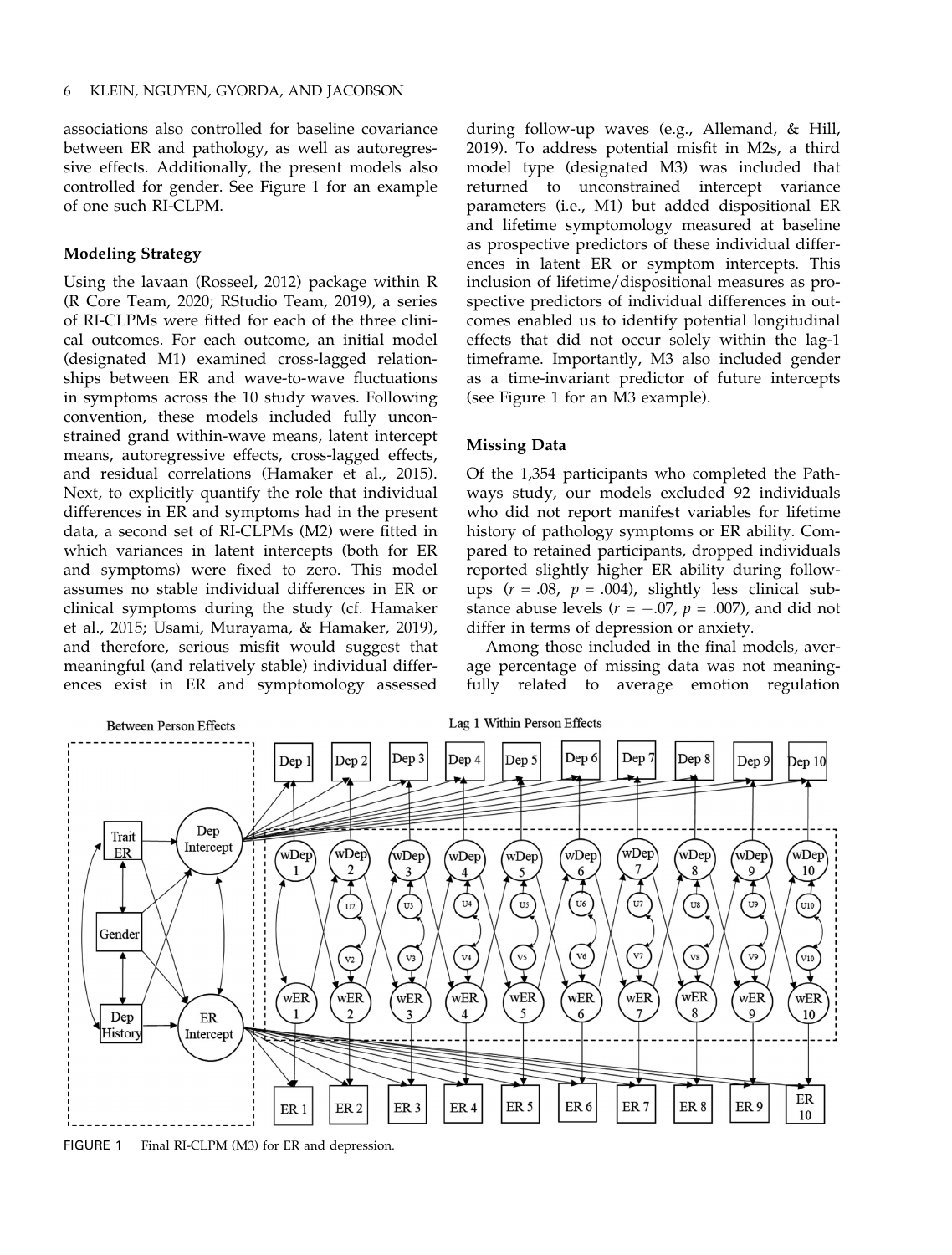$(r = .03)$ , clinically significant depression  $(r = -.01)$ , or anxiety  $(r = -.02)$ , and was associated with somewhat lower substance dependence symptoms  $(r = -.08, p = .009)$ . See Appendix B (Tables B1–B3) for detailed information on missingness rates and correlations with all variables of interest. Missing data were estimated using full information maximum likelihood, a procedure that is thought to be a reliable and valid (Ji, Chow, Schermerhorn, Jacobson, & Cummings, 2018). To evaluate model fit, we principally relied on the comparative fit index (CFI; values larger than 0.90 indicate good fit), and the root mean square error of approximation (RMSEA) where values below 0.06 indicate good fit and values below 0.08 represent acceptable fit (Finch & West, 1997; Marsh, Hau, & Wen, 2004).

Finally, to estimate the hypothesized effects on outcome variables that were both continuous (ER follow-ups) and binary (symptom status followups), robust maximum likelihood estimation was used. We chose this approach because previous Monte Carlo simulations have shown that this procedure is capable of estimating unbiased parameters in binary, categorial, and non-normal endogenous distributions (Bandalos, 2014; Kupek, 2005).

### RESULTS

Descriptive statistics for our RI-CLPMs can be found in Table 1, including bivariate correlations (see Appendix A for complete bivariate correlations). These correlations reveal the expected concurrent and prospective associations between dispositional ER and symptoms.

Table 2 shows fit statistics for all models. M1s fit the data well, and M2s showed robust reductions in fit, suggesting that individual differences in ER or pathology reported during the 10 follow-up assessments were an important aspect of the data (cf. Allemand & Hill, 2019). Given these results, we were confident that M3 would provide the most comprehensive understanding of any prospective relationships that existed in the data. All Model 3s fit the data and supported our between-person hypotheses in each symptom cluster.

# Within-person Fluctuations during the Transition to Adulthood

Final Models (M3) did not reveal consistent relationships between fluctuations in ER ability and prospective lag-1 changes in symptoms, nor did they reveal relationships between changes in symptoms and future changes in ER ability (see Table 3 for all within-person parameter results).

# Baseline Traits or Lifetime History and Future Outcomes

Final Models (M3) supported the present betweenperson hypotheses, but did not reveal bidirectional effects. Gender was also not a significant predictor of future symptoms or ER. In all three iterations of M3, we find that dispositional ER ability was negatively related to latent symptom intercepts for clinically significant depressive, anxiety, and substance dependence symptoms. Thus, we show that individuals reporting lower dispositional ER ability were at increased risk for developing clinically significant symptoms at some point during the 7-year transition to adulthood (see Table 4 for all parameter results). Importantly, these prospective effects are indicated by significant partial regression coefficients that controlled for the predictive effects of lifetime symptom history on future latent symptom

|                  |      |                | Descriptive buildings und Divuriant Correlations |         |          |          |          |          |
|------------------|------|----------------|--------------------------------------------------|---------|----------|----------|----------|----------|
| Covariate        |      | $\overline{2}$ | 3                                                | 4       | 5        | 6        |          | 8        |
| 1. Trait ER      |      | $-0.07*$       | $-0.06*$                                         | $-0.05$ | $-0.08*$ | $-0.09*$ | $-0.12*$ | $0.36*$  |
| 2. History Dep   |      |                | $0.48*$                                          | $0.11*$ | $0.26*$  | $0.26*$  | $0.08*$  | $-0.04$  |
| 3. History Anx   |      |                |                                                  | $0.12*$ | $0.21*$  | $0.28*$  | $0.11*$  | $-0.04$  |
| 4. History Sub   |      |                |                                                  |         | $0.06*$  | $0.11*$  | $0.32*$  | $-0.05$  |
| 5. Follow-up Dep |      |                |                                                  |         |          | $0.61*$  | $0.22*$  | $-0.09*$ |
| 6. Follow-up Anx |      |                |                                                  |         |          |          | $0.22*$  | $-0.05$  |
| 7. Follow-up Sub |      |                |                                                  |         |          |          |          | $-0.16*$ |
| 8. Follow-up ER  |      |                |                                                  |         |          |          |          |          |
| Mean             | 2.76 | 0.08           | 0.05                                             | 0.18    | 0.04     | 0.03     | 0.09     | 2.55     |
| SD.              | 0.66 | 0.27           | 0.22                                             | 0.38    | 0.11     | 0.09     | 0.15     | 0.47     |

TABLE 1 Descriptive Statistics and Bivariate Correlations

 $*<sub>p</sub> < .05$ .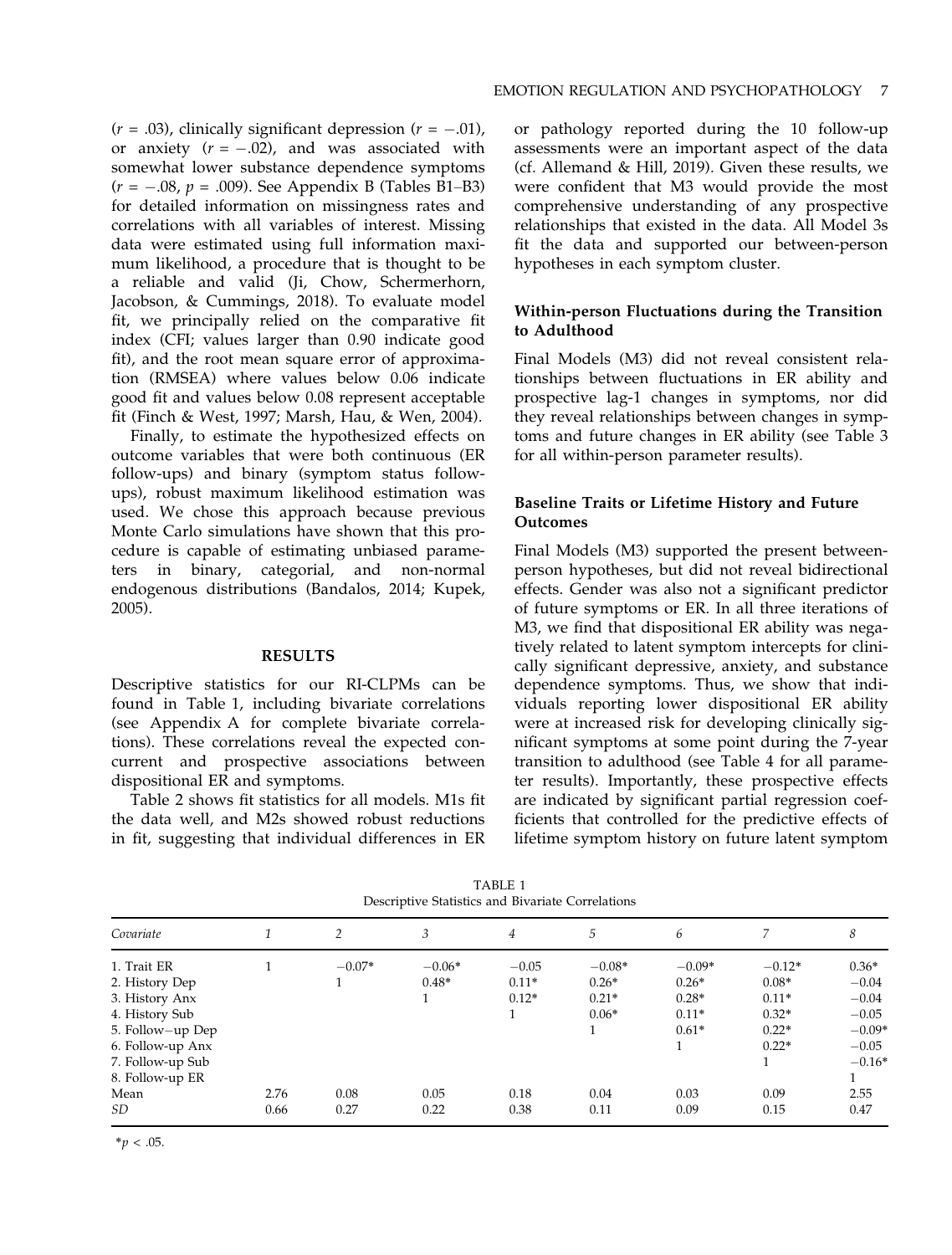| Model Type                                                        | Adj. $\chi^2$ | df  | <i>CFI</i> | <b>RMSEA</b> |
|-------------------------------------------------------------------|---------------|-----|------------|--------------|
| Depression models                                                 |               |     |            |              |
| M <sub>1</sub> – unconstrained RI-CLPM                            | 355.99        | 141 | 0.958      | 0.035        |
| $M2 - M1$ without individual differences in $RIa$                 | 1378.97       | 143 | 0.760      | 0.083        |
| $M3 - M1$ with lifetime ER or symptoms <sup>b</sup>               | 499.24        | 195 | 0.946      | 0.035        |
| Anxiety models                                                    |               |     |            |              |
| M <sub>1</sub> – unconstrained RI-CLPM                            | 400.77        | 141 | 0.949      | 0.038        |
| $M2 - M1$ without individual differences                          | 1430.11       | 143 | 0.749      | 0.085        |
| M <sub>3</sub> – M <sub>1</sub> with individual differences added | 546.59        | 195 | 0.938      | 0.038        |
| Substance abuse models                                            |               |     |            |              |
| M <sub>1</sub> – unconstrained RI-CLPM                            | 343.07        | 141 | 0.966      | 0.033        |
| $M2 - M1$ without individual differences                          | 1672.24       | 143 | 0.744      | 0.090        |
| M3 – M1 with individual differences added                         | 506.71        | 195 | 0.953      | 0.034        |

TABLE 2 Model Fits for All RI-CLPMs

Note. Adj.  $\chi^2$  = adjusted chi-square test statistic (MLR estimator); CFI = comparative fit index; df = degree of freedom; RMSEA = root mean square error of approximation.

<sup>a</sup> The variances of the random intercepts and were constrained to zero.

<sup>b</sup> Added dispositional ER and lifetime symptoms as predictors of latent intercepts.

intercepts as well as covariance between ER and symptoms at baseline. This effect can be understood as akin to Granger causality (Granger, 1969). In addition, although these reported analyses controlled for binary baseline symptoms, none of the present between-person effect patterns changed when we replaced binary lifetime symptom history with a dimensional form of symptoms peopled tended to experience prior to the study. These dimensional history results increased confidence that we had adequately accounted for autoregressive effects of baseline symptoms as well as covariance between trait ER and life history symptoms.

#### DISCUSSION

Transdiagnostic frameworks have suggested that the ability to manage emotions represents a key modulator of risk for the development of both internalizing and externalizing disorders. Such theories, however, are undermined by a lack of direct evidence of prospective links between ER and future clinical symptoms. In addition, there is reason to expect a bidirectional relationship between ER and symptomology (e.g., Cludius et al., 2020). The present analysis investigated these prospective (potentially reciprocal) associations using both (1) relatively short-term within-person fluctuations in ER or symptoms, as well as (2) between-person analyses of disposition indicators conferring risk for future symptoms or decreased ER ability over a longer time scale. This between-person analysis is critical because a sole emphasis on lag-1 changes in

predictors may not capture prospective effects that occur at shorter or longer timescales (Dormann & Griffin, 2015).

Given that lag-1 effects in RI-CLPMs are typically interpreted as quantifying the impact of changes in predictors on changes in outcomes (e.g., Hamaker et al., 2015), the present results did not show evidence of predictive effects of lag-1 fluctuations in ER on next-wave fluctuations in symptoms. There was also no evidence for lag-1 changes in clinical symptom status predicting future changes in ER. In support of our hypotheses, however, between-person analyses showed that greater baseline ER ability was predictive of less relative risk for developing clinically significant depression, anxiety, and substance dependence over the 7-year follow-up period of the study. Additionally, these prospective between-person analysis showed no evidence of a reciprocal effect where a lifetime history of clinically significant symptoms predicted relative future ER ability levels.

# Implications

The most important implication of these longitudinal results is that they represent some of the strongest evidence to date to support transdiagnostic theories (Aldao, 2012; Aldao et al., 2010; Carpenter & Trull, 2013; Gratz, Weiss, & Tull, 2015; Sloan et al., 2017) which suggest that ER ability plays a causal role in the development of both distressbased and substance abuse disorders. These findings in a large sample assessing clinical pathology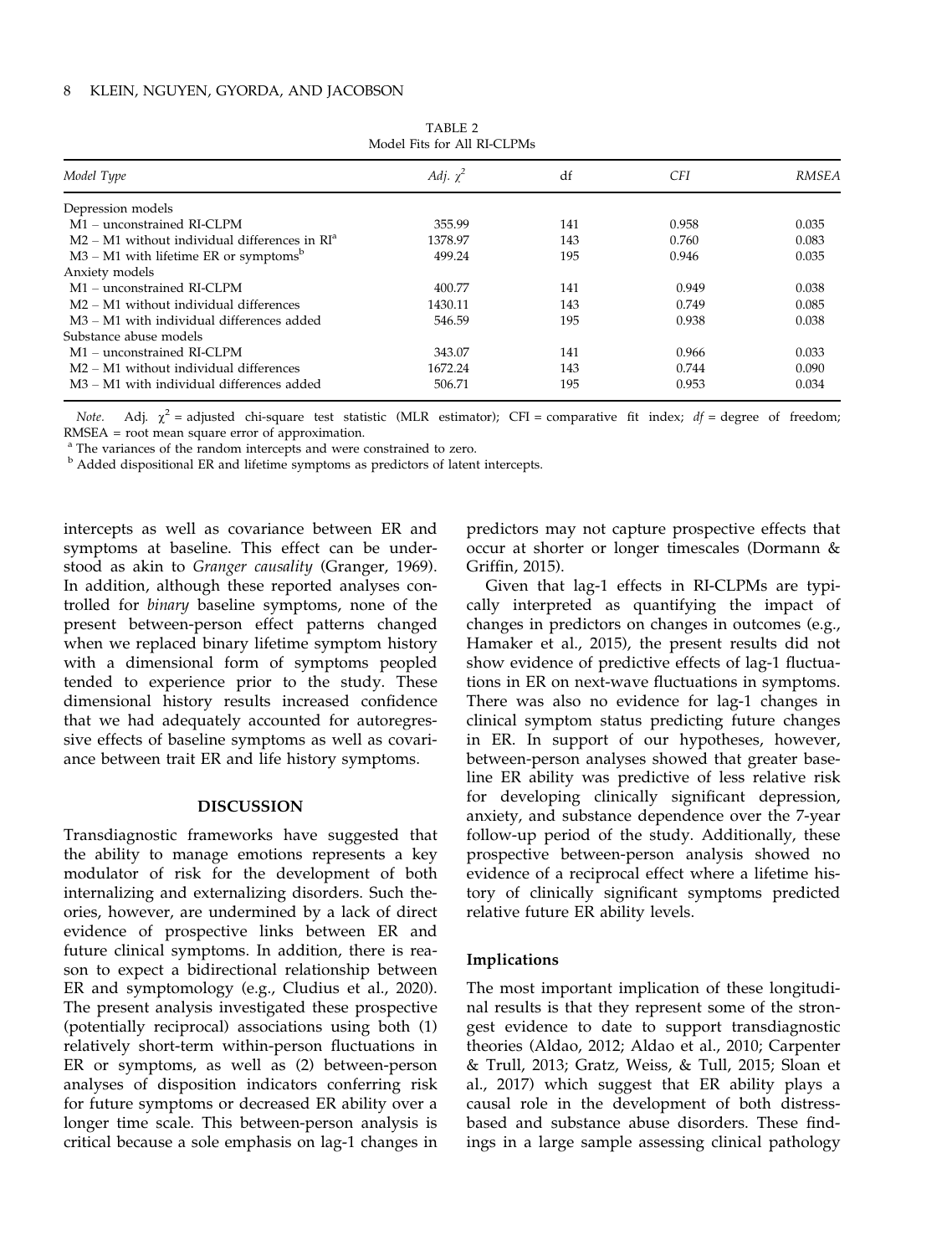|                                                                                                                                                                                                         |                                                  |                                                 |                                           |                                               |                                              | Summary of Person-Centered Effects in M3s: Standardized Estimates of Cross-lagged, Autoregressive, and Concurrent Effects |                                                               |                                                                                |                                                          |                                                                  |
|---------------------------------------------------------------------------------------------------------------------------------------------------------------------------------------------------------|--------------------------------------------------|-------------------------------------------------|-------------------------------------------|-----------------------------------------------|----------------------------------------------|---------------------------------------------------------------------------------------------------------------------------|---------------------------------------------------------------|--------------------------------------------------------------------------------|----------------------------------------------------------|------------------------------------------------------------------|
|                                                                                                                                                                                                         | $W\!ave(s)$                                      |                                                 |                                           |                                               |                                              |                                                                                                                           |                                                               |                                                                                |                                                          |                                                                  |
|                                                                                                                                                                                                         | $1-2$                                            | $2-3$                                           |                                           | $\frac{3}{4}$                                 | $\overline{4}$                               | $\delta$ -6                                                                                                               | $\zeta$ -7                                                    | $7-8$                                                                          | $8 - 9$                                                  | $01 - 6$                                                         |
| ER predicting depression<br>Cross-lagged effects                                                                                                                                                        | $-0.05(0.02)$                                    |                                                 | 0.04(0.01)                                | $-0.06(0.02)$                                 | $-0.01(0.02)$                                | $-0.07(0.02)$                                                                                                             | $-0.03$ $(0.02)$                                              |                                                                                | 0.04(0.01)                                               | $-0.11(0.02)*$                                                   |
| Depression predicting ER                                                                                                                                                                                | 0.03(0.10)                                       |                                                 | $-0.06(0.09)$                             | 0.00(0.15)                                    | $-0.06(0.13)$                                | 0.05(0.13)                                                                                                                |                                                               | $\begin{array}{r} -0.02\ (0.02) \\ -0.08\ (0.12) \\ -0.05\ (0.02) \end{array}$ | $-0.07(0.11)*$                                           | $\begin{array}{c} 0.09 \ (0.12)^* \\ -0.04 \ (0.01) \end{array}$ |
| ER predicting anxiety                                                                                                                                                                                   | $-0.01(0.01)$                                    | 0.02                                            | (0.01)                                    | $-0.07(0.02)$                                 | 0.04(0.01)                                   | $-0.01(0.02)$                                                                                                             | $\begin{array}{c} -0.06\ (0.13) \\ -0.02\ (0.01) \end{array}$ |                                                                                | 0.00(0.02)                                               |                                                                  |
| Anxiety predicting ER                                                                                                                                                                                   | $-0.01(0.13)$                                    |                                                 | $-0.06(0.13)$                             | $-0.03(0.19)$                                 | $-0.06(0.15)$                                | 0.06(0.13)                                                                                                                | $-0.08(0.14)$                                                 | $\begin{array}{c} 0.00 \ (0.15) \\ 0.00 \ (0.02) \end{array}$                  | $-0.06$ (0.13)<br>$-0.05$ (0.02)                         | 0.03(0.16)                                                       |
| ER predicting dependence                                                                                                                                                                                | $-0.04(0.01)$                                    |                                                 | $-0.04$ $(0.02)$                          | (0.02)<br>$-0.02$                             | 0.04(0.01)                                   | $-0.01(0.02)$                                                                                                             | (0.02)<br>$-0.02$                                             |                                                                                |                                                          | $(0.02)$<br>$-0.02$                                              |
| Dependence predicting ER<br>Autoregressive effects                                                                                                                                                      | $-0.04(0.06)$                                    | $-0.04$                                         | (0.07)                                    | (0.06)<br>0.02 <sub>1</sub>                   | $-0.08(0.06)$ *                              | 0.04(0.07)                                                                                                                | (0.08)<br>$-0.02$                                             | $-0.02(0.07)$                                                                  | $-0.02(0.07)$                                            | (0.06)<br>0.05                                                   |
| ER <sup>a</sup>                                                                                                                                                                                         | $0.17(0.03)*$                                    | 0.16                                            | $(0.04)$ *                                | $0.15(0.04)$ *                                | $0.10(0.05)*$                                | $0.25(0.04)*$                                                                                                             | $0.16(0.04)$ *                                                | $0.18(0.04)$ *                                                                 | $0.26(0.04)$ *                                           | $0.23(0.04)*$                                                    |
| Depression                                                                                                                                                                                              | $0.22(0.08)*$                                    | 0.12                                            | (0.06)                                    | 0.11 (0.10)                                   | $0.17(0.08)*$                                | $0.21(0.10)*$                                                                                                             | 0.09(0.08)                                                    | $0.19(0.08)*$                                                                  | $0.16(0.07)$ *                                           | 0.08(0.09)                                                       |
| Anxiety                                                                                                                                                                                                 | 0.10(0.09)                                       |                                                 | 0.16(0.07)                                | $0.34(0.12)*$                                 | $0.20(0.09)*$                                | 0.18(0.10)                                                                                                                | 0.06(0.10)                                                    | 0.13(0.10)                                                                     | 0.05(0.09)                                               | 0.15(0.09)                                                       |
| Sub dependence                                                                                                                                                                                          | 0.09(0.05)                                       | 0.16                                            | $(0.06)*$                                 | $0.11(0.06)*$                                 | $0.10(0.05)*$                                | $0.15(0.06)$ *                                                                                                            | (0.05)<br>0.08                                                | $(0.05)*$<br>0.22                                                              | $0.18(0.05)$ *                                           | $0.19(0.05)$ *                                                   |
|                                                                                                                                                                                                         |                                                  |                                                 | ε                                         |                                               | 5                                            | $\circ$                                                                                                                   |                                                               | 8                                                                              | 0                                                        | $\overline{\mathfrak{g}}$                                        |
| Concurrent covariation<br>ER and dependence<br>ER and depression<br>ER and anxiety                                                                                                                      | $-0.10(0.00)*$<br>$-0.04(0.00)$<br>$-0.05(0.01)$ | $-0.02(0.00)$<br>$-0.03(0.00)$<br>$-0.04(0.00)$ | 0.00(0.00)<br>0.04(0.00)<br>$-0.02(0.00)$ | $-0.08(0.00)*$<br>0.01(0.00)<br>$-0.08(0.00)$ | $-0.05(0.00)$<br>$-0.04(0.00)$<br>0.04(0.00) | $-0.07(0.01)$<br>0.02(0.00)<br>(0.00)<br>0.02                                                                             | $-0.15(0.01)$ *<br>$-0.05(0.00)$<br>$-0.04(0.01)$             | $-0.16(0.00)*$<br>$-0.16(0.00)*$<br>(0.00)<br>$0.01\,$                         | $-0.20(0.01)*$<br>$-0.12(0.00)*$<br>$(0.00)*$<br>$-0.07$ | $-0.11(0.01)*$<br>$-0.09$ (0.01)<br>(0.00)<br>$-0.05$            |
| <sup>a</sup> ER coefficients taken from Depression M3 model. Estimates were not meaningfully different in anxiety or substance M3s.<br>Note. Standard errors indicated by parentheses.<br>* $p < .05$ . |                                                  |                                                 |                                           |                                               |                                              |                                                                                                                           |                                                               |                                                                                |                                                          |                                                                  |

TABLE 3<br>Summary of Person-Centered Effects in M3s: Standardized Estimates of Cross-lagged, Autoregressive, and Concurrent Effects TABLE 3

EMOTION REGULATION AND PSYCHOPATHOLOGY 9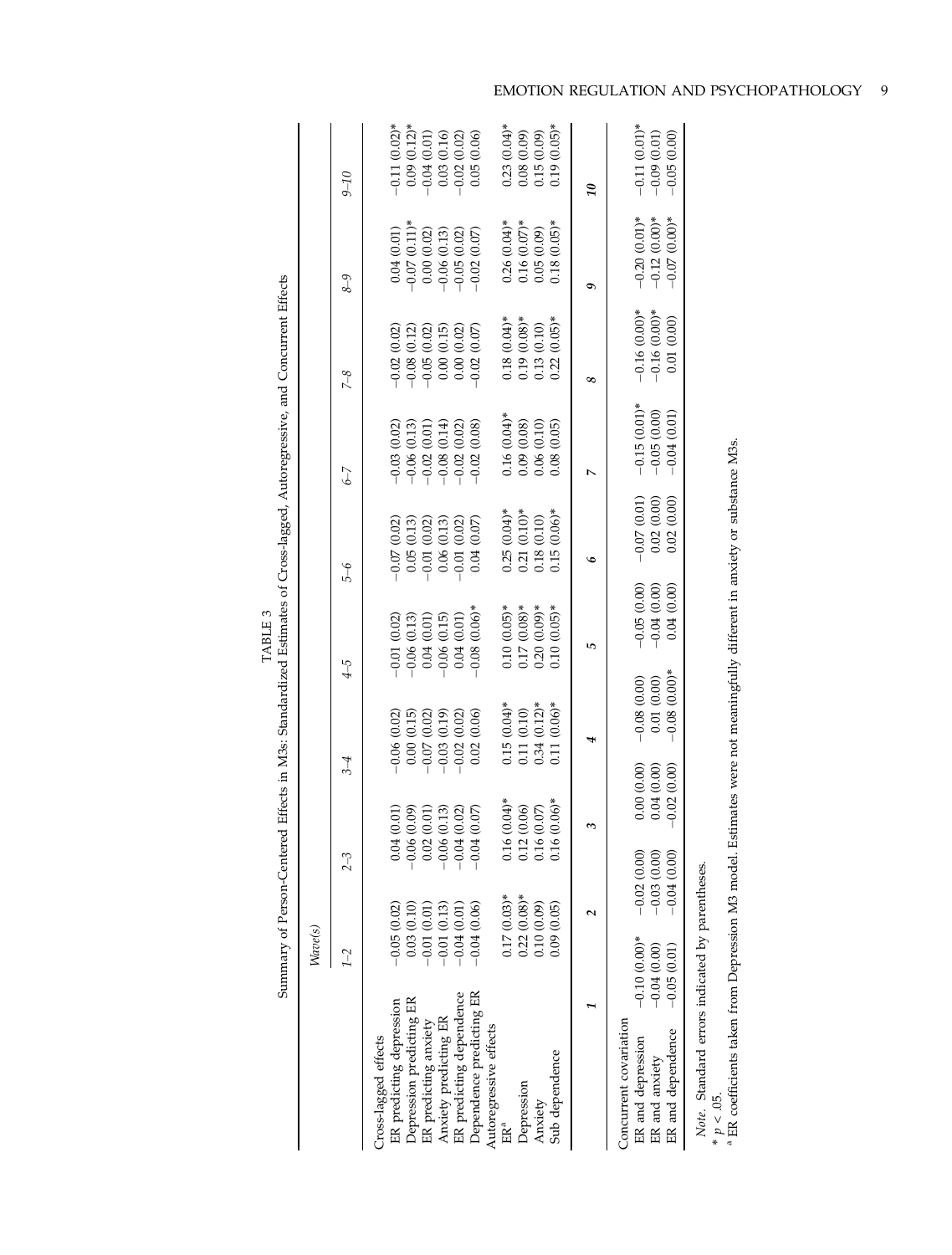| Life History/Dispositional Predictor | Latent Outcome              | SF.  | z       | Standardized Estimate & 95% CI |
|--------------------------------------|-----------------------------|------|---------|--------------------------------|
| Dispositional ER                     | Follow-up depressive status | 0.04 | $-3.52$ | $-0.14**$ (-0.06 to -0.22)     |
| Dispositional ER                     | Follow-up anxiety status    | 0.04 | $-2.54$ | $-0.11*$ (-0.02 to -0.19)      |
| Dispositional ER                     | Follow-up dependence status | 0.03 | $-3.83$ | $-0.12***$ (-0.06 to -0.19)    |
| Depression history                   | Follow-up ER ability        | 0.03 | $-1.03$ | $-0.03$ (0.03 to $-0.09$ )     |
| Anxiety history                      | Follow-up ER ability        | 0.03 | $-0.59$ | $-0.02$ (0.04 to $-0.07$ )     |
| Dependence history                   | Follow-up ER ability        | 0.03 | $-1.31$ | $-0.03$ (0.02 to $-0.08$ )     |
| Gender (male $= 1$ )                 | Follow-up ER ability        | 0.03 | $-0.74$ | $-0.02$ (0.04 to $-0.08$ )     |
| Gender                               | Follow-up depressive status | 0.04 | 1.11    | $0.05$ (0.13 to $-0.04$ )      |
| Gender                               | Follow-up anxiety status    | 0.04 | 1.84    | $0.08$ (0.17 to $-0.01$ )      |
| Gender                               | Follow-up dependence status | 0.04 | 1.82    | $0.07$ (0.14 to $-0.01$ )      |

TARI F 4 Between-Person Predictive Effects

Note.  $* p < .05, ** p < .01, ** p < .001.$ 

across the critical period of adolescence to adulthood should also strengthen the case for transdiagnostic treatments such as the Unified Protocol (Barlow et al., 2017) that emphasize emotion regulation skills. Transdiagnostic theories like the UP propose that learning to manage emotions should treat and prevent multiple prevalent disorders simultaneously. These theories are compelling because they could change the way that mental illnesses are conceptualized and treated (Norton & Phillip, 2008).

Relatedly, the present results suggest that ERfocused training could be effective in treating individuals who develop comorbid depression and substance use disorders. From a public policy perspective, these are critical findings, which should suggest to caregivers, educators, and policy-makers that an environment conducive to the development of ER ability/skills could have simultaneous prevention and treatment benefits across some of the most prevalent forms of mental illness.

The present prospective link between ER and future substance dependence is also significant given the conflicting theories concerning the temporal relationship between excessive substance use and dysregulated emotion. Although many researchers suggest that use/abuse is commonly caused by attempts to escape dysregulated negative emotion (Khantzian, 1997; Kober, 2014), much of the relevant evidence is essentially crosssectional. Studies explicitly attempting to evaluate the temporal relationship between dysregulated negative affect (e.g., depression) and substance use have often reported inconclusive results (Bromberger et al., 2009; Grant et al., 2009). And, some studies have found evidence for substance use preceding pathologically dysregulated affect (Rohde, Lewinsohn, Kahler, Seeley, & Brown,

2001). For instance, Rohde et al. (2001) found that individuals with an adolescent alcohol use disorder were more likely to develop future major depressive disorder. Relatedly, some day-to-day investigations have suggested a bidirectional relationship between emotional difficulties and substance use (Weiss et al., 2017). Our data, which clearly looks at the question from a much longer timeframe, does not find statistical evidence for such a bidirectional relationship. In general, the present data supports existing perspectives that suggest that an inability to regulate one's emotions may be a key risk factor for future substance use.

Given the present sociodemographically diverse sample, our findings also provide evidence that links between ER and mental health risk may generalize to at-risk populations. Increased knowledge of mental health risk factors among low SES populations is crucial given that underprivileged demographics have been at greater risk for developing mental health problems (e.g., Goodman, Slap, & Huang, 2003). Such groups could also benefit from the development of transdiagnostic disorderagnostic treatments that can be delivered more efficiently, with less provider training, and at lower cost (Barlow et al., 2017).

# Limitations and Future Directions

Although the current results provide evidence of adolescent dispositional ER predicting future clinical symptoms, these findings should not be interpreted as direct evidence of causality. The current results are simply consistent with existing theories that suggest a causal association between ER and future transdiagnostic symptoms. In addition, although the present within-person and betweenperson regressions do not show evidence of a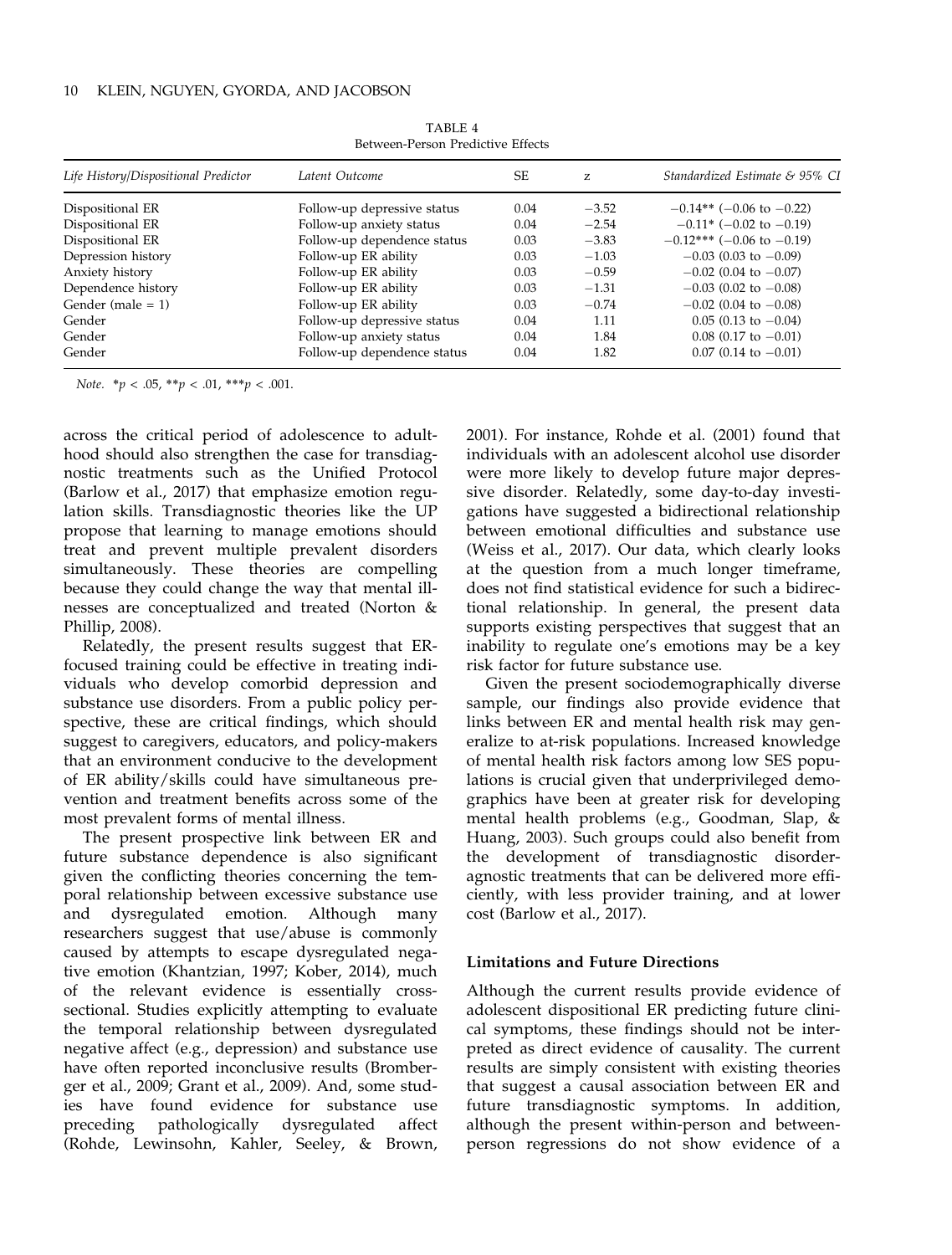prospective effect of clinical symptoms on ER ability, this pattern should not be interpreted as evidence that no such effect exists. It may be that such an effect is present, but manifests over different timescales than those assessed here. For instance, an increase in depressive symptoms brought on by some stressor my cause a relatively immediate decrease in ER ability (as opposed to a decrease that emerges 6 months to a year later as is presently modeled). Future research could capture such an effect if more micro-dynamic timescales were investigated (Dormann & Griffin, 2015).

The present dataset has clear strengths, such as a large and diverse sample, 11 total waves, low attrition rates, and the ability to prospectively predict the development of multiple forms of psychopathology over time. The present time frame is also a key one—we track psychological development through the critical transition period of later adolescence into young adulthood (Ahmed, Bittencourt-Hewitt, & Sebastian, 2015). However, it should be stated that the present sample focuses on at-risk youth, and therefore the results may not generalize to typical adolescents/young adults. Atrisk and minority groups are also historically underrepresented in scientific samples, and we consider it a strength rather than a weakness to better understand such populations. Future research should replicate the present findings in a normative sample, and potentially focus on shorter lags (e.g., 1 week). Given the present findings in a low SES population, we hope that our research encourages future investigations among underrepresented and disadvantaged groups. Specifically, we hope to stimulate investigations testing digital transdiagnostic interventions that can be delivered remotely at scale with reduced cost and burden to patients.

An additional limitation of this study is that the sample is mostly male (86%), which could limit generalizability. However, we control for participant gender in all models, and gender did not interact with our key findings. In a further potential limitation, mental health status was assessed using self-reported scales rather than in-person interviews. However, an assessment approach that was low-burden and could be reproduced efficiently over 11 waves was required, and the BSI is a widely used scale thought to be a valid tool for identifying clinically significant depression and anxiety (e.g., Skeem et al., 2006). Lastly, the present generalized ER-ability scale does not deconstruct ER ability into specific behavioral elements such as the use of emotional suppression/avoidance.

However, this generalized approach was designed to yield the most valid ER assessments in youth, who may possess less specific emotion-related selfknowledge (Walden et al., 2003).

### **CONCLUSIONS**

The present findings provide important new evidence suggesting that the ability to regulate one's emotions may modulate risk for the development of clinically significant depressive, anxiety, and substance dependence symptoms during the critical period of transition to adulthood.

# REFERENCES

- Ahmed, S. P., Bittencourt-Hewitt, A., & Sebastian, C. L. (2015). Neurocognitive bases of emotion regulation development in adolescence. Developmental Cognitive Neuroscience, 15, 11–25.
- Aldao, A. (2012). Emotion regulation strategies as transdiagnostic processes: A closer look at the invariance of their form and function. Revista de Psicopatología y Psicología Clínica, 17(3), 261-277.
- Aldao, A., Nolen-Hoeksema, S., & Schweizer, S. (2010). Emotion-regulation strategies across psychopathology: A meta-analytic review. Clinical Psychology Review, 30 (2), 217–237.
- Allemand, M., & Hill, P. L. (2019). Future time perspective and gratitude in daily life: A micro-longitudinal study. European Journal of Personality, 33(3), 385–399.
- American Psychiatric Association (2013). Diagnostic and statistical manual of mental disorders (5th ed.). American Psychiatric Association.
- Andrés, M. L., Richaud de Minzi, M. C., Castañeiras, C., Canet-Juric, L., & Rodríguez-Carvajal, R. (2016). Neuroticism and depression in children: The role of cognitive emotion regulation strategies. The Journal of Genetic Psychology, 177(2), 55–71.
- Azizi, A., Borjali, A., & Golzari, M. (2010). The effectiveness of emotion regulation training and cognitive therapy on the emotional and addictional problems of substance abusers. Iranian Journal of Psychiatry, 5(2), 60–65.
- Bandalos, D. L. (2014). Relative performance of categorical diagonally weighted least squares and robust maximum likelihood estimation. Structural Equation Modeling: A Multidisciplinary Journal, 21(1), 102–116.
- Barlow, D. H., Farchione, T. J., Bullis, J. R., Gallagher, M. W., Murray-Latin, H., Sauer-Zavala, S., ... Cassiello-Robbins, C. (2017). The unified protocol for transdiagnostic treatment of emotional disorders compared with diagnosis-specific protocols for anxiety disorders: A randomized clinical trial. JAMA Psychiatry, 74(9), 875– 884.
- Bradley, S. J. (2003). Affect regulation and the development of psychopathology. Guilford Press.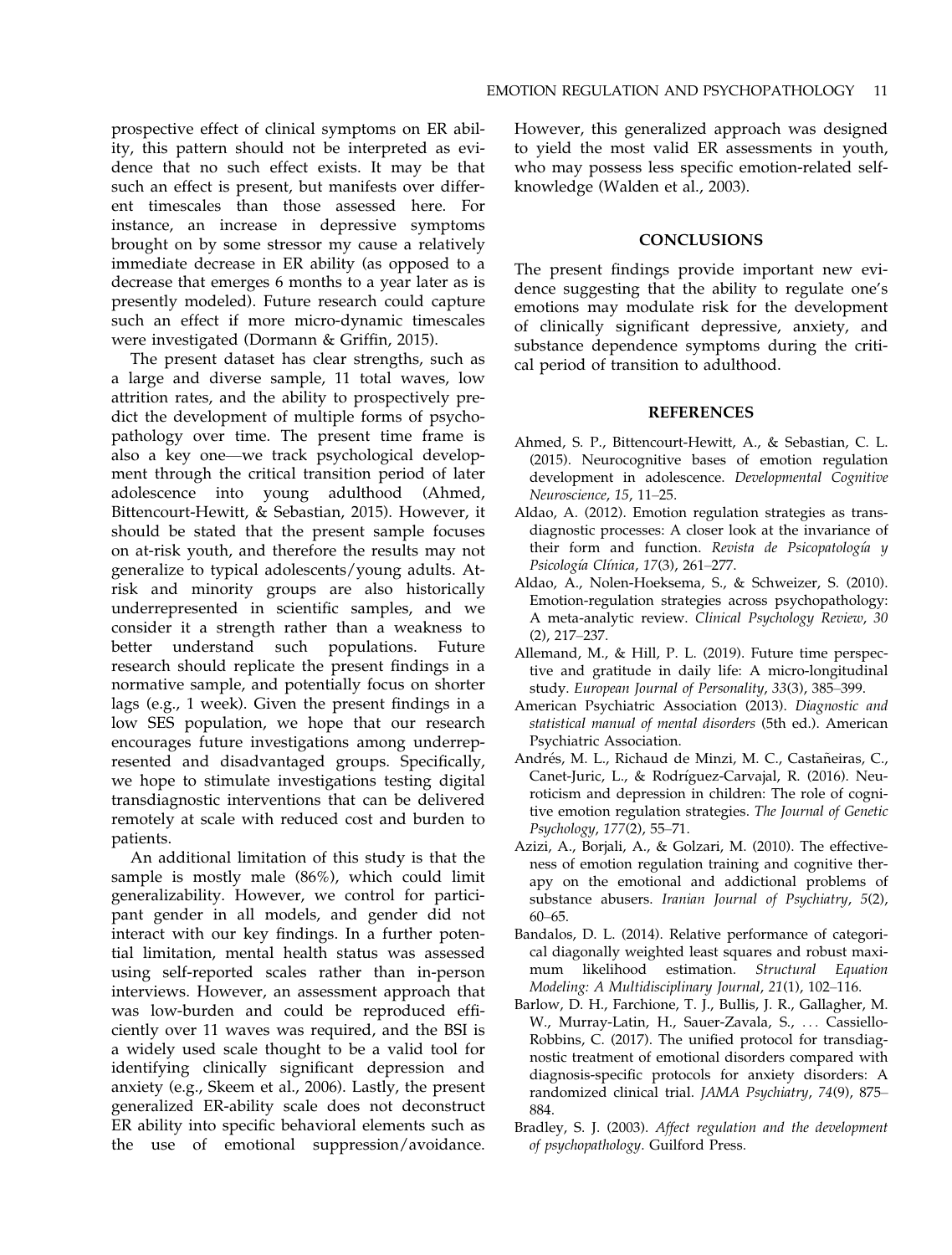- Bromberger, J. T., Kravitz, H. M., Matthews, K., Youk, A., Brown, C., & Feng, W. (2009). Predictors of first lifetime episodes of major depression in midlife women. Psychological Medicine, 39(1), 55.
- Campbell-Sills, L., & Barlow, D. H. (2007). Incorporating emotion regulation into conceptualizations and treatments of anxiety and mood disorders. In J. J. Gross (Ed.), Handbook of emotion regulation (pp. 542–559). New York: Guilford Press.
- Carpenter, R. W., & Trull, T. J. (2013). Components of emotion dysregulation in borderline personality disorder: A review. Current Psychiatry Reports, 15(1), 1-8.
- Chassin, L., Rogosch, F., & Barrera, M. (1991). Substance use and symptomatology among adolescent children of alcoholics. Journal of Abnormal Psychology, 100(4), 449–463.
- Cheetham, A., Allen, N. B., Yücel, M., & Lubman, D. I. (2010). The role of affective dysregulation in drug addiction. Clinical Psychology Review, 30(6), 621–634.
- Cludius, B., Mennin, D., & Ehring, T. (2020). Emotion regulation as a transdiagnostic process. Emotion, 20(1), 37.
- de Lijster, J. M., Dierckx, B., Utens, E. M., Verhulst, F. C., Zieldorff, C., Dieleman, G. C., & Legerstee, J. S. (2017). The age of onset of anxiety disorders: A meta-analysis. Canadian Journal of Psychiatry. Revue Canadienne de Psychiatrie, 62(4), 237.
- Derogatis, L. R., & Melisaratos, N. (1983). The brief symptom inventory: An introductory report. Psychological Medicine, 13(3), 595–605.
- Dollar, J. M., Perry, N. B., Calkins, S. D., Keane, S. P., & Shanahan, L. (2018). Temperamental anger and positive reactivity and the development of social skills: Implications for academic competence during preadolescence. Early Education and Development, 29(5), 747– 761.
- Dormann, C., & Griffin, M. A. (2015). Optimal time lags in panel studies. Psychological Methods, 20(4), 489.
- Fabes, R. A., & Eisenberg, N. (1992). Young children's emotional arousal and anger/aggressive behaviors. In A. Fraczek, & H. Zumkley (Eds.), Socialization and Aggression (pp. 85–101). Heidelberg: Springer Berlin Heidelberg.
- Finch, J. F., & West, S. G. (1997). The investigation of personality structure: Statistical models. Journal of Research in Personality, 31, 439–485.
- Goodman, E., Slap, G. B., & Huang, B. (2003). The public health impact of socioeconomic status on adolescent depression and obesity. American Journal of Public Health, 93(11), 1844–1850.
- Granger, C. W. J. (1969). Investigating causal relations by econometric models and cross-spectral methods. Econometrica, 37, 424–438.
- Grant, B. F., Goldstein, R. B., Chou, S. P., Huang, B., Stinson, F. S., Dawson, D. A., ... Compton, W. M. (2009). Sociodemographic and psychopathologic predictors of first incidence of DSM-IV substance use, mood and anxiety disorders: Results from the Wave 2 National

Epidemiologic Survey on Alcohol and Related Conditions. Molecular Psychiatry, 14(11), 1051–1066.

- Gratz, K. L., & Roemer, L. (2004). Multidimensional assessment of emotion regulation and dysregulation: Development, factor structure, and initial validation of the difficulties in emotion regulation scale. Journal of Psychopathology and Behavioral Assessment, 26(1), 41–54.
- Gratz, K. L., Weiss, N. H., & Tull, M. T. (2015). Examining emotion regulation as an outcome, mechanism, or target of psychological treatments. Current Opinion in Psychology, 3, 85–90.
- Gross, J. J., & Barrett, L. F. (2011). Emotion generation and emotion regulation: One or two depends on your point of view. Emotion Review, 3(1), 8–16.
- Halligan, S. L., Cooper, P. J., Fearon, P., Wheeler, S. L., Crosby, M., & Murray, L. (2013). The longitudinal development of emotion regulation capacities in children at risk for externalizing disorders. Development and Psychopathology, 25(2), 391–406.
- Hamaker, E. L., Kuiper, R. M., & Grasman, R. P. (2015). A critique of the cross-lagged panel model. Psychological Methods, 20(1), 102.
- Ji, L., Chow, S. M., Schermerhorn, A. C., Jacobson, N. C., & Cummings, E. M. (2018). Handling missing data in the modeling of intensive longitudinal data. Structural Equation Modeling: A Multidisciplinary Journal, 25(5), 715–736.
- Kessler, R. C., McGonagle, K. A., Zhao, S., Nelson, C. B., Hughes, M., Eshleman, S., ... Kendler, K. S. (1994). Lifetime and 12-month prevalence of DSM-III-R psychiatric disorders in the United States: Results from the National Comorbidity Survey. Archives of General Psychiatry, 51(1), 8–19.
- Kessler, R. C., Petukhova, M., Sampson, N. A., Zaslavsky, A. M., & Wittchen, H. U. (2012). Twelvemonth and lifetime prevalence and lifetime morbid risk of anxiety and mood disorders in the United States. International Journal of Methods in Psychiatric Research, 21(3), 169–184.
- Khantzian, E. J. (1997). The self-medication hypothesis of substance use disorders: A reconsideration and recent applications. Harvard Review of Psychiatry, 4(5), 231– 244.
- Kober, H. (2014). Emotion regulation in substance use disorders. In J. J. Gross (Ed.), Handbook of emotion regulation (2nd ed., pp. 428–446). New York: Guilford Press.
- Kring, A. M., & Sloan, D. M. (2009). Emotion regulation and psychopathology: A transdiagnostic approach to etiology and treatment. Guilford Press.
- Kupek, E. (2005). Log-linear transformation of binary variables: A suitable input for SEM. Structural Equation Modeling, 12(1), 28–40.
- Marsh, H. W., Hau, K.-T., & Wen, Z. (2004). In search of golden rules: Comment on hypothesis-testing approaches to setting cutoff values for fit indexes and dangers in overgeneralizing Hu and Bentler's (1999) findings. Structural Equation Modeling, 11, 320–341.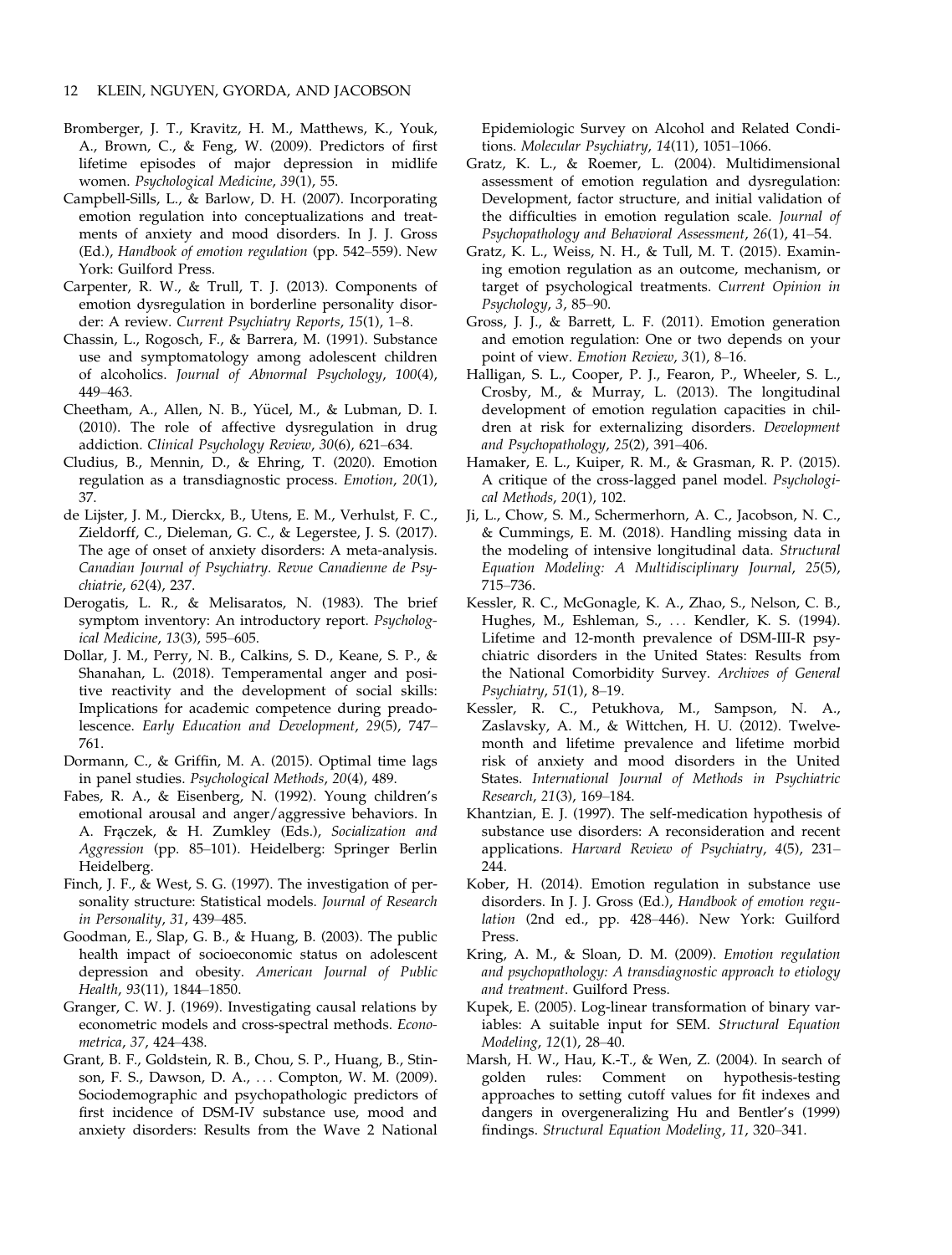- McLaughlin, K. A., & Nolen-Hoeksema, S. (2011). Rumination as a transdiagnostic factor in depression and anxiety. Behaviour Tesearch and Therapy, 49(3), 186–193.
- Mischel, W., Ayduk, O., Berman, M. G., Casey, B. J., Gotlib, I. H., Jonides, J., ... Shoda, Y. (2011). 'Willpower' over the life span: Decomposing selfregulation. Social Cognitive and Affective Neuroscience, 6 (2), 252–256.
- Mulvey, E. P., Steinberg, L., Fagan, J., Cauffman, E., Piquero, A. R., Chassin, L., ... Losoya, S. H. (2004). Theory and research on desistance from antisocial activity among serious adolescent offenders. Youth Violence and Juvenile Justice, 2(3), 213–236.
- Norton, P. J., & Philipp, L. M. (2008). Transdiagnostic approaches to the treatment of anxiety disorders: A quantitative review. Psychotherapy: Theory, Research, Practice, Training, 45(2), 214–226.
- Pathways to Desistence Study (n.d.). Measures. Retrieved from [https://www.pathwaysstudy.pitt.edu/codebook/](https://www.pathwaysstudy.pitt.edu/codebook/measures.html) [measures.html](https://www.pathwaysstudy.pitt.edu/codebook/measures.html)
- Pathways to Desistence Study (2016). Study overview. Retrieved from [https://www.pathwaysstudy.pitt.edu/](https://www.pathwaysstudy.pitt.edu/index.html) [index.html](https://www.pathwaysstudy.pitt.edu/index.html)
- R Core Team (2020). R: A language and environment for statistical computing. Vienna, Austria: R Foundation for Statistical Computing.
- Rakesh, D., Allen, N. B., & Whittle, S. (2020). Balancing act: Neural correlates of affect dysregulation in youth depression and substance use – A systematic review of functional neuroimaging studies. Developmental Cognitive Neuroscience, 42, 100775.
- Rohde, P., Lewinsohn, P. M., Kahler, C. W., Seeley, J. R., & Brown, R. A. (2001). Natural course of alcohol use disorders from adolescence to young adulthood. Journal of the American Academy of Child & Adolescent Psychiatry, 40(1), 83–90.
- Rosseel, Y. (2012). lavaan: An R package for structural equation modeling. Journal of Statistical Software, 48(2), 1–36.
- RStudio Team (2019). RStudio: Integrated development for R. Boston, MA: RStudio Inc.
- Schneider, R. L., Arch, J. J., Landy, L. N., & Hankin, B. L. (2018). The longitudinal effect of emotion regulation strategies on anxiety levels in children and adolescents. Journal of Clinical Child & Adolescent Psychology, 47(6), 978–991.
- Sheppes, G., Suri, G., & Gross, J. J. (2015). Emotion regulation and psychopathology. Annual Review of Clinical Psychology, 11, 379–405.
- Skeem, J. L., Schubert, C. A., Odgers, C., Mulvey, E. P., Gardner, W., & Lidz, C. (2006). Psychiatric symptoms and community violence among high-risk patients: A test of the relationship at the weekly level. Journal of Consulting and Clinical Psychology, 74(5), 967–979.
- Sloan, E., Hall, K., Moulding, R., Bryce, S., Mildred, H., & Staiger, P. K. (2017). Emotion regulation as a transdiagnostic treatment construct across anxiety, depression, substance, eating and borderline personality

disorders: A systematic review. Clinical Psychology Review, 57, 141–163.

- Tobia, V., Riva, P., & Caprin, C. (2017). Who are the children most vulnerable to social exclusion? The moderating role of self-esteem, popularity, and nonverbal intelligence on cognitive performance following social exclusion. Journal of Abnormal Child Psychology, 45(4), 789–801.
- Tubman, J. G., & Lerner, R. M. (1994). Continuity and discontinuity in the affective experiences of parents and children: Evidence from the New York Longitudinal Study. American Journal of Orthopsychiatry, 64(1), 112–125.
- Usami, S., Murayama, K., & Hamaker, E. L. (2019). A unified framework of longitudinal models to examine reciprocal relations. Psychological Methods, 24(5), 637.
- Walden, T. A., Harris, V. S., & Caltron, T. F. (2003). How I feel: A self-report measure of emotional arousal and regulation for children. Psychological Assessment, 15(3), 399–412.
- Walden, T., Lemerise, E., & Gentile, J. (1992, April). Emotional competence and peer acceptance among preschool children. Paper presented at the Conference on Human Development, Atlanta, GA.
- Weiss, N. H., Bold, K. W., Sullivan, T. P., Armeli, S., & Tennen, H. (2017). Testing bidirectional associations among emotion regulation strategies and substance use: A daily diary study. Addiction, 112(4), 695–704.
- Weissman, D. G., Bitran, D., Miller, A. B., Schaefer, J. D., Sheridan, M. A., & McLaughlin, K. A. (2019). Difficulties with emotion regulation as a transdiagnostic mechanism linking child maltreatment with the emergence of psychopathology. Development and Psychopathology, 31(3), 899.
- Wilcox, C. E., Pommy, J. M., & Adinoff, B. (2016). Neural circuitry of impaired emotion regulation in substance use disorders. American Journal of Psychiatry, 173(4), 344–361.
- Wittchen, H. U., Jacobi, F., Rehm, J., Gustavsson, A., Svensson, M., Jönsson, B., ... Steinhausen, H.-C. (2011). The size and burden of mental disorders and other disorders of the brain in Europe 2010. European Neuropsychopharmacology, 21(9), 655–679.
- Yap, M. B., Allen, N. B., & Sheeber, L. (2007). Using an emotion regulation framework to understand the role of temperament and family processes in risk for adolescent depressive disorders. Clinical Child and Family Psychology Review, 10(2), 180–196.
- Yoon, K. L., Maltby, J., & Joormann, J. (2013). A pathway from neuroticism to depression: Examining the role of emotion regulation. Anxiety, Stress & Coping, 26(5), 558–572.
- Zisook, S., Lesser, I., Stewart, J. W., Wisniewski, S. R., Balasubramani, G. K., Fava, M., ... Rush, A. J. (2007). Effect of age at onset on the course of major depressive disorder. American Journal of Psychiatry, 164(10), 1539– 1546.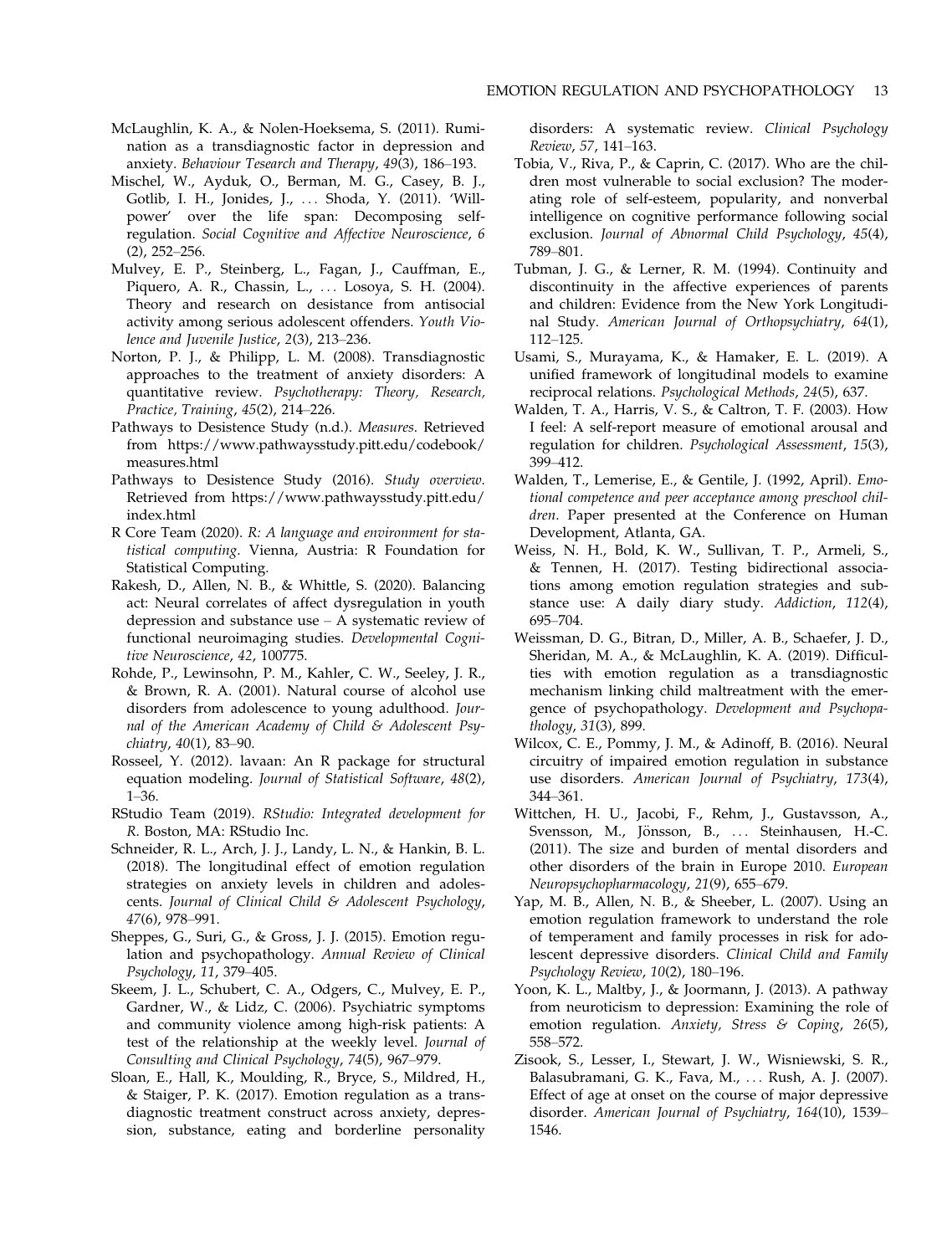| é<br>г    |  |
|-----------|--|
| ٢         |  |
|           |  |
| 'n<br>. . |  |
| я         |  |

# ZERO-ORDER CORRELATIONS BETWEEN ALL 44 MANIFEST VARIABLES, DIVIDED INTO THREE TABLES ZERO-ORDER CORRELATIONS BETWEEN ALL 44 MANIFEST VARIABLES, DIVIDED INTO THREE TABLES

Please note that Row 1 shifts right for Table A1(a-c) and column 1 is identical. –c) and column 1 is identical. Please note that Row 1 shifts right for Table A1(a

|                                                    |                               |                                                                                                       |                                                                                                                                                                                                                                                                                                                                                                                                                     | (a) Correlation Matrix Part 1. (b) Correlation Matrix Part 2. (c) Correlation Matrix Part 3 |                        |                                                                                                     | TABLE A1                         |                               |                                                            |                                                                   |                    |                                |                      |                        |           |
|----------------------------------------------------|-------------------------------|-------------------------------------------------------------------------------------------------------|---------------------------------------------------------------------------------------------------------------------------------------------------------------------------------------------------------------------------------------------------------------------------------------------------------------------------------------------------------------------------------------------------------------------|---------------------------------------------------------------------------------------------|------------------------|-----------------------------------------------------------------------------------------------------|----------------------------------|-------------------------------|------------------------------------------------------------|-------------------------------------------------------------------|--------------------|--------------------------------|----------------------|------------------------|-----------|
| $\widehat{a}$                                      |                               |                                                                                                       |                                                                                                                                                                                                                                                                                                                                                                                                                     |                                                                                             |                        |                                                                                                     |                                  |                               |                                                            |                                                                   |                    |                                |                      |                        |           |
|                                                    |                               | $\sim$                                                                                                | ξ                                                                                                                                                                                                                                                                                                                                                                                                                   | 4                                                                                           | 5                      | 9                                                                                                   | $\overline{ }$                   | 8                             | 9                                                          | $\overline{\Omega}$                                               | $\overline{11}$    | 12                             | 13                   | 14                     | 15        |
| 1. ER Baseline<br>ER <sub>1</sub>                  | $0.42***$                     |                                                                                                       |                                                                                                                                                                                                                                                                                                                                                                                                                     |                                                                                             |                        |                                                                                                     |                                  |                               |                                                            |                                                                   |                    |                                |                      |                        |           |
| 3. ER 2                                            | $0.41***$                     | $0.47***$                                                                                             |                                                                                                                                                                                                                                                                                                                                                                                                                     |                                                                                             |                        |                                                                                                     |                                  |                               |                                                            |                                                                   |                    |                                |                      |                        |           |
| 4. ER 3                                            | $0.40***$                     | $0.44***$                                                                                             | $0.53***$                                                                                                                                                                                                                                                                                                                                                                                                           |                                                                                             |                        |                                                                                                     |                                  |                               |                                                            |                                                                   |                    |                                |                      |                        |           |
| 5. ER 4                                            | $0.33***$                     | $0.39***$                                                                                             | $0.50***$                                                                                                                                                                                                                                                                                                                                                                                                           | $0.55***$                                                                                   |                        |                                                                                                     |                                  |                               |                                                            |                                                                   |                    |                                |                      |                        |           |
| $6. \; \mathrm{ER} \; 5 \\ 7. \; \mathrm{ER} \; 6$ | $0.34***$                     | $0.39***$<br>$0.37***$                                                                                | $0.45***$                                                                                                                                                                                                                                                                                                                                                                                                           | $0.53***$<br>$0.50***$                                                                      | $0.51***$              |                                                                                                     |                                  |                               |                                                            |                                                                   |                    |                                |                      |                        |           |
| 8. ER $7$                                          | $0.30***$<br>$0.29***$        | $0.31***$                                                                                             | $0.43***$                                                                                                                                                                                                                                                                                                                                                                                                           | $0.41***$                                                                                   | $0.51***$<br>$0.43***$ | $0.47***$<br>$0.58***$                                                                              | $0.52***$                        |                               |                                                            |                                                                   |                    |                                |                      |                        |           |
| 9. ER 8                                            | $0.27***$                     | $0.27**$                                                                                              | $0.36***$<br>$0.37***$                                                                                                                                                                                                                                                                                                                                                                                              | $0.41***$                                                                                   | $0.42***$              | $0.42***$                                                                                           | $0.46***$                        | $0.50***$                     |                                                            |                                                                   |                    |                                |                      |                        |           |
| 10. ER 9                                           | $0.27***$                     | $0.29***$                                                                                             | $0.34***$                                                                                                                                                                                                                                                                                                                                                                                                           | $0.37***$                                                                                   | $0.39***$              | $0.41***$                                                                                           | $0.41***$                        | $0.44***$                     | $0.51***$                                                  |                                                                   |                    |                                |                      |                        |           |
| 11. ER SA                                          | $0.29***$                     | $0.26***$                                                                                             | $0.32***$                                                                                                                                                                                                                                                                                                                                                                                                           | $0.36***$                                                                                   | $0.36***$              | $0.36***$                                                                                           | $0.44***$                        | $0.42***$                     | $0.46***$                                                  | $0.47***$                                                         |                    |                                |                      |                        |           |
| 12. Depression<br>Baseline                         | $-0.07*$                      | $-0.08**$                                                                                             | $-0.06$                                                                                                                                                                                                                                                                                                                                                                                                             | $-0.06*$                                                                                    | $-0.08**$              | $-0.03$                                                                                             | $-0.05$                          | $-0.02$                       | $-0.04$                                                    | 0.00                                                              | 0.01               |                                |                      |                        |           |
| 13. Depression 1                                   | $-0.05$                       |                                                                                                       |                                                                                                                                                                                                                                                                                                                                                                                                                     | 0.01                                                                                        | 0.02                   | 0.02                                                                                                | 0.01                             | $-0.02$                       | $-0.01$                                                    |                                                                   | $-0.01$            | $0.27***$                      |                      |                        |           |
| 14. Depression 2                                   | $-0.06$                       | $\begin{array}{r} \n 1000* \\ \n 0.10* \\ \n 0.08* \\ \n 0.05* \\ \n 0.05* \\ \n 0.04 \n \end{array}$ | $\begin{array}{l} 23 \overline{)0} \\ 25 \overline{)0} \\ 26 \overline{)0} \\ 27 \overline{)0} \\ 28 \overline{)0} \\ 29 \overline{)0} \\ 20 \overline{)0} \\ 20 \overline{)0} \\ 20 \overline{)0} \\ 20 \overline{)0} \\ 20 \overline{)0} \\ 20 \overline{)0} \\ 20 \overline{)0} \\ 20 \overline{)0} \\ 20 \overline{)0} \\ 20 \overline{)0} \\ 20 \overline{)0} \\ 20 \overline{)0} \\ 20 \overline{)0} \\ 20 \$ | $-0.08*$                                                                                    | $-0.09**$              | $-0.02$                                                                                             |                                  |                               | 0.02                                                       | $-0.02$<br>$-0.04$                                                |                    | $0.19***$                      | $0.35***$            |                        |           |
| 15. Depression 3                                   | $-0.09**$                     |                                                                                                       |                                                                                                                                                                                                                                                                                                                                                                                                                     | $-0.05$                                                                                     | $-0.06$                | 0.00                                                                                                | $-0.02$<br>$-0.06$<br>$-0.04$    | $-0.06$<br>$-0.08*$           | 0.03                                                       | 0.01                                                              | $-0.03$<br>$-0.05$ | $0.10***$                      | $0.15***$            | $0.25***$              |           |
| 16. Depression 4                                   | $-0.06$                       |                                                                                                       |                                                                                                                                                                                                                                                                                                                                                                                                                     | $-0.08*$                                                                                    | $-0.10**$              | $-0.07*$                                                                                            |                                  | $-0.02$                       | $-0.01$                                                    | $-0.04$                                                           | 0.04               | $0.14***$                      | 0.06                 | $0.14***$              | $0.22***$ |
| 17. Depression 5                                   | $-0.05$                       |                                                                                                       |                                                                                                                                                                                                                                                                                                                                                                                                                     | $-0.05$                                                                                     | $-0.04$                |                                                                                                     | $-0.02$                          | $-0.05$                       | $\begin{array}{r} -0.03 \\ -0.08^* \\ -0.09^* \end{array}$ | $-0.05$                                                           | $-0.02$<br>$-0.05$ | $0.14***$                      | $0.13***$            | $0.25***$              | $0.16***$ |
| 18. Depression 6                                   | $-0.08*$                      |                                                                                                       |                                                                                                                                                                                                                                                                                                                                                                                                                     | $-0.10**$<br>-0.01                                                                          | $-0.04$                |                                                                                                     | $-0.08*$                         | $-0.09**$                     |                                                            | $-0.04$                                                           |                    | $0.13***$                      | $0.10**$             | $0.10***$              | $0.21***$ |
| 19. Depression 7                                   | $-0.06$                       | 0.02                                                                                                  |                                                                                                                                                                                                                                                                                                                                                                                                                     |                                                                                             | $-0.03$                | $\begin{array}{r} -0.06 \\ -0.09^* \\ -0.03 \\ -0.07^* \\ -0.08^* \\ -0.08^* \\ 0.08^* \end{array}$ | $-0.05$                          | $-0.13***$                    |                                                            | $-0.09**$                                                         | $-0.10**$          | $0.12***$                      | $0.23***$            | $0.19***$              | 0.07      |
| 20. Depression 8                                   | $-0.07$                       | 0.02                                                                                                  |                                                                                                                                                                                                                                                                                                                                                                                                                     | $-0.01$                                                                                     | $-0.02$                |                                                                                                     | $-0.03$                          | $-0.06$<br>$-0.09**$<br>0.01  | $-0.14***$<br>$-0.05$<br>$-0.08*$                          | $-0.10***$<br>$-0.20***$<br>$-0.12***$                            | $-0.07$            | $0.14***$<br>$0.10***$<br>0.06 | $0.15***$            | $0.13***$              | $0.15***$ |
| 21. Depression 9                                   |                               |                                                                                                       |                                                                                                                                                                                                                                                                                                                                                                                                                     | $-0.10**$<br>$-0.02$                                                                        |                        |                                                                                                     |                                  |                               |                                                            |                                                                   | $-0.04$            |                                | $0.05$ <sup>*</sup>  |                        | $0.19***$ |
| Depression<br>10<br>22.                            | $-0.07*$                      | $-0.10**$<br>-0.02                                                                                    |                                                                                                                                                                                                                                                                                                                                                                                                                     |                                                                                             | $-0.11**$<br>$-0.04$   |                                                                                                     | $-0.07*$                         |                               |                                                            |                                                                   | $-0.11**$          |                                |                      | $0.20***$<br>$0.10***$ | 0.08      |
| Baseline<br>23. Anxiety                            | $-0.06$                       | $-0.07*$                                                                                              | $-0.02$                                                                                                                                                                                                                                                                                                                                                                                                             | $-0.06*$                                                                                    | $-0.04$                | $-0.05$                                                                                             | $-0.05$                          | 0.00                          | 0.01                                                       | 0.01                                                              | $-0.02$            | $0.48***$                      | $0.25***$            | $0.18***$              | $0.07*$   |
| 24. Anxiety 1                                      | $-0.04$                       | $-0.03$                                                                                               |                                                                                                                                                                                                                                                                                                                                                                                                                     |                                                                                             | 0.04                   | 0.00                                                                                                | 0.02                             |                               | 0.03                                                       |                                                                   |                    | $0.20***$                      | $0.40***$            | $0.17***$              | $0.09*$   |
| 25. Anxiety 2                                      | $-0.04$<br>$-0.03$<br>$-0.04$ | $-0.02$<br>$-0.01$<br>$-0.05$                                                                         | $-0.03$<br>$-0.03$<br>$-0.05$                                                                                                                                                                                                                                                                                                                                                                                       | $-0.03$<br>$-0.05$                                                                          | $8880$<br>$990$        | 0.00                                                                                                | $-0.02$<br>$-0.03$<br>$-0.09$ ** | $-0.00$<br>$-0.00$<br>$-0.04$ | 0.06                                                       | $\begin{array}{c} 55 \\ 0 \\ -0 \\ -0 \\ -0 \\ -0 \\ \end{array}$ | 0.01               | $0.19***$<br>$0.07*$<br>0.03   | $0.14***$            | $0.48***$              | $0.27***$ |
| 26. Anxiety 3                                      |                               |                                                                                                       |                                                                                                                                                                                                                                                                                                                                                                                                                     | $\frac{0.01}{-0.06}$                                                                        |                        |                                                                                                     |                                  |                               | 0.04                                                       |                                                                   |                    |                                |                      | $0.21***$              | $0.47***$ |
| 27. Anxiety 4                                      |                               |                                                                                                       |                                                                                                                                                                                                                                                                                                                                                                                                                     |                                                                                             |                        | $-0.03$<br>$-0.07$                                                                                  |                                  |                               |                                                            |                                                                   | $-0.06$<br>$-0.04$ |                                | $0.18***$<br>$0.09*$ | $0.15***$              | $0.41***$ |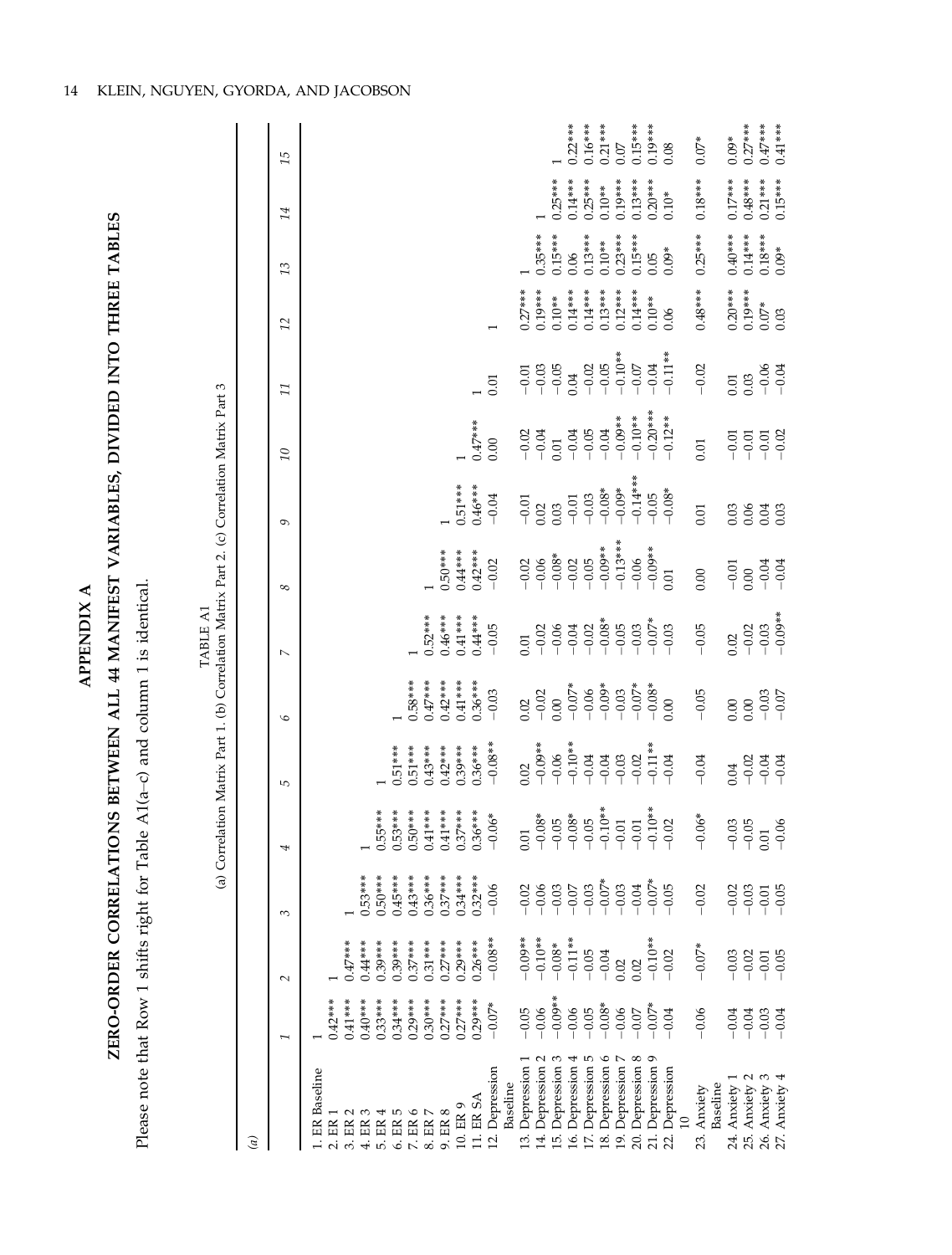| $\mathcal{G}$                                                                                                                                                                            |                            |                                     |                                       |                                                               |                               |                                                                     |                                            |                                                                                      |                    |                                        |                                                                           |                                     |                        |                      |                                                                                              |
|------------------------------------------------------------------------------------------------------------------------------------------------------------------------------------------|----------------------------|-------------------------------------|---------------------------------------|---------------------------------------------------------------|-------------------------------|---------------------------------------------------------------------|--------------------------------------------|--------------------------------------------------------------------------------------|--------------------|----------------------------------------|---------------------------------------------------------------------------|-------------------------------------|------------------------|----------------------|----------------------------------------------------------------------------------------------|
|                                                                                                                                                                                          |                            | $\sim$                              | 3                                     | 4                                                             | 5                             | $\mathcal{Q}$                                                       |                                            | $^{\circ}$                                                                           | Ó                  | $\overline{10}$                        | Π                                                                         | 12                                  | 13                     | 14                   | 15                                                                                           |
| ю<br>28. Anxiety                                                                                                                                                                         | $-0.07$                    | $-0.01$<br>$-0.01$                  | $-0.06$<br>$-0.01$<br>$-0.01$<br>0.00 | $\begin{array}{r} -0.02 \\ -0.01 \\ 0.03 \\ 0.01 \end{array}$ | 0.00                          | $-0.05$<br>$-0.03$<br>0.00                                          | 0.00                                       | $-0.05$<br>$-0.05$<br>$-0.05$<br>$-0.05$<br>$-0.05$<br>$-0.05$<br>$-0.05$<br>$-0.05$ | $-0.04$<br>$-0.05$ | $-0.02$<br>$-0.01$<br>0.02             | 0.03                                                                      | $0.16***$<br>$0.16***$<br>$0.03***$ | $0.13***$<br>$0.14***$ | 0.05<br>0.07         | $\begin{array}{c} 0.15***\\ 0.08***\\ 0.007\\ 0.14***\\ 0.18***\\ 0.08\\ 0.08\\ \end{array}$ |
| $\begin{array}{l} \textbf{29. Anviety 6} \\ \textbf{30. Anviety 7} \\ \textbf{31. Anviety 8} \\ \textbf{32. Anviety 9} \\ \textbf{33. Anviety 9} \\ \textbf{33. Anviety 5A} \end{array}$ | $-0.06$<br>$-0.03$<br>0.00 | 0.01                                |                                       |                                                               | $-0.02$<br>$-0.01$<br>$-0.04$ |                                                                     | $-0.01$<br>$-0.02$<br>$-0.02$<br>$-0.09$ * |                                                                                      | 0.00               |                                        | $-0.05$<br>$-0.07$<br>$-0.07$<br>$-0.08$<br>$-0.08$<br>$-0.05$<br>$-0.05$ |                                     |                        | 0.00                 |                                                                                              |
|                                                                                                                                                                                          |                            | 0.03                                |                                       |                                                               |                               |                                                                     |                                            |                                                                                      | $-0.12***$         |                                        |                                                                           |                                     | $0.04$<br>$0.20***$    | $0.13***$            |                                                                                              |
|                                                                                                                                                                                          |                            |                                     | $-0.06$<br>$-0.08$<br>$-0.03$         | $-0.07$<br>$-0.06$<br>$-0.07$                                 | $-0.13***$<br>$-0.11***$      | $-0.06$<br>$-0.09$ <sup>*</sup><br>$-0.10$ <sup>**</sup><br>$-0.05$ |                                            |                                                                                      | $-0.07$            | $-0.08$ *<br>$-0.14$ ***<br>$-0.11$ ** |                                                                           | $0.22***$<br>0.13***                |                        | $0.25***$<br>$0.10*$ |                                                                                              |
|                                                                                                                                                                                          | $-0.08*$<br>$-0.09*$       |                                     |                                       |                                                               |                               |                                                                     | $-0.11**$                                  |                                                                                      |                    |                                        |                                                                           | $0.07$                              | $0.11***$              |                      |                                                                                              |
| 34. Dependence<br>Baseline                                                                                                                                                               | $-0.05$                    | $-0.08$ *<br>$-0.04$ *<br>$-0.07$ * |                                       | $.07*$                                                        | $-0.06*$                      |                                                                     | $-0.04$                                    | $-0.03$                                                                              | $-0.08*$           | $-0.03$                                |                                                                           | $0.11***$                           | 0.02                   | $0.06*$              | $-0.02$                                                                                      |
| 35. Dependence                                                                                                                                                                           | $-0.06*$                   | $-0.11$ **                          | $+$ ***O $-$                          | $.07*$<br>$\overline{P}$                                      | $-0.07*$                      | $-0.06*$                                                            | $-0.08**$                                  | $-0.08**$                                                                            | $-0.03$            | $-0.06*$                               | $-0.08**$                                                                 | $0.06*$                             | $0.06*$                | $0.11***$            | $0.17***$                                                                                    |
| 36. Dependence                                                                                                                                                                           | $-0.09**$                  | $-0.12***$                          | $-0.11**$                             | $-0.11***$                                                    | $*$ *** 0 $\overline{0}$      | $-0.12***$                                                          | $-0.10$ **                                 | $-0.06*$                                                                             | $-0.04$            | $-0.08*$                               | $-0.06$                                                                   | $0.06*$                             | 0.02                   | $0.11***$            | $0.08*$                                                                                      |
| 37. Dependence                                                                                                                                                                           | $-0.07*$                   | $-0.08**$                           | $-0.10**$                             | $*800.$<br>$\vec{P}$                                          | $-0.06$                       | $-0.08**$                                                           | $-0.06*$                                   | $-0.06*$                                                                             | $-0.06*$           | $-0.03$                                | $-0.08*$                                                                  | 0.05                                | $-0.01$                | $0.07*$              | $0.1***$                                                                                     |
| 38. Dependence                                                                                                                                                                           | $-0.09**$                  | $-0.10**$                           | $-0.09**$                             | $88$ *<br>$\vec{P}$                                           | $-0.13***$                    | $-0.14***$                                                          | $-0.14***$                                 | $-0.08**$                                                                            | $-0.06*$           | $-0.05$                                | $-0.02$                                                                   | 0.04                                | 0.00                   | $0.10**$             | $0.15***$                                                                                    |
| 39. Dependence<br>5                                                                                                                                                                      | $-0.05$                    | $-0.07*$                            | $-0.06*$                              | $\mathcal{L}$<br>$\overline{P}$                               | $-0.03$                       | $-0.05$                                                             | $-0.04$                                    | $-0.12***$                                                                           | $-0.02$            | $-0.04$                                | $-0.03$                                                                   | 0.06                                | $-0.03$                | $0.10**$             | 0.03                                                                                         |
| 40. Dependence                                                                                                                                                                           | $-0.04$                    | $-0.08**$                           | $-0.09**$                             | $.08*$<br>$\overline{P}$                                      | $-0.09**$                     | $-0.07*$                                                            | $-0.05$                                    | $-0.08**$                                                                            | $-0.05$            | $-0.03$                                | $-0.04$                                                                   | 0.02                                | 0.04                   | $0.07*$              | 0.05                                                                                         |
| 41. Dependence                                                                                                                                                                           | $-0.06*$                   | $-0.08**$                           | $-0.04$                               | $\mathcal{L}$<br>$\overline{P}$                               | $-0.01$                       | $-0.06*$                                                            | $-0.07*$                                   | $-0.09**$                                                                            | $-0.07*$           | $-0.07*$                               | $-0.09*$                                                                  | 0.04                                | 0.07                   | 0.04                 | $0.07*$                                                                                      |
| 42. Dependence                                                                                                                                                                           | $-0.08**$                  | $-0.08**$                           | $-0.06*$                              | $.06*$<br>$\vec{P}$                                           | $-0.04$                       | $-0.08**$                                                           | $-0.04$                                    | $-0.08**$                                                                            | $-0.05$            | $-0.06*$                               | $-0.09**$                                                                 | $0.09**$                            | 0.02                   | $0.10**$             | $0.11**$                                                                                     |
| 43. Dependence                                                                                                                                                                           | $-0.08**$                  | $-0.00*$                            | $-0.09**$                             | $-0.12***$                                                    | $-0.11***$                    | $-0.10**$                                                           | $-0.11***$                                 | $-0.10***$                                                                           | $-0.12***$         | $-0.13***$                             | $-0.05$                                                                   | 0.04                                | 0.03                   | $0.11***$            | $0.10**$                                                                                     |
| 44. Dependence<br>$\Xi$                                                                                                                                                                  | $-0.06*$                   | $-0.07*$                            | $-0.05$                               | $-0.02$                                                       | $-0.05$                       | $-0.07*$                                                            | $-0.07*$                                   | $-0.02$                                                                              | $-0.05$            | $-0.06$                                | $-0.08*$                                                                  | 0.06                                | 0.03                   | $0.11***$            | $0.14***$                                                                                    |
| $\mathcal{E}$                                                                                                                                                                            |                            |                                     |                                       |                                                               |                               |                                                                     |                                            |                                                                                      |                    |                                        |                                                                           |                                     |                        |                      |                                                                                              |
|                                                                                                                                                                                          |                            |                                     | $^{18}$                               | 19                                                            | 20                            | 51                                                                  |                                            | 23                                                                                   | 24                 | 25                                     | 26                                                                        | 27                                  | 28                     | 29                   | 30 <sub>o</sub>                                                                              |

 $\mbox{TABLE A1 (Contd.)}$  (a) Correlation Matrix Part 1. (b) Correlation Matrix Part 2. (c) Correlation Matrix Part 3 (a) Correlation Matrix Part 1. (b) Correlation Matrix Part 2. (c) Correlation Matrix Part 3 TABLE A1 (Contd.)

L

1. ER Baseline

2. ER 1<br>5. ER 5. ER<br>5. ER 4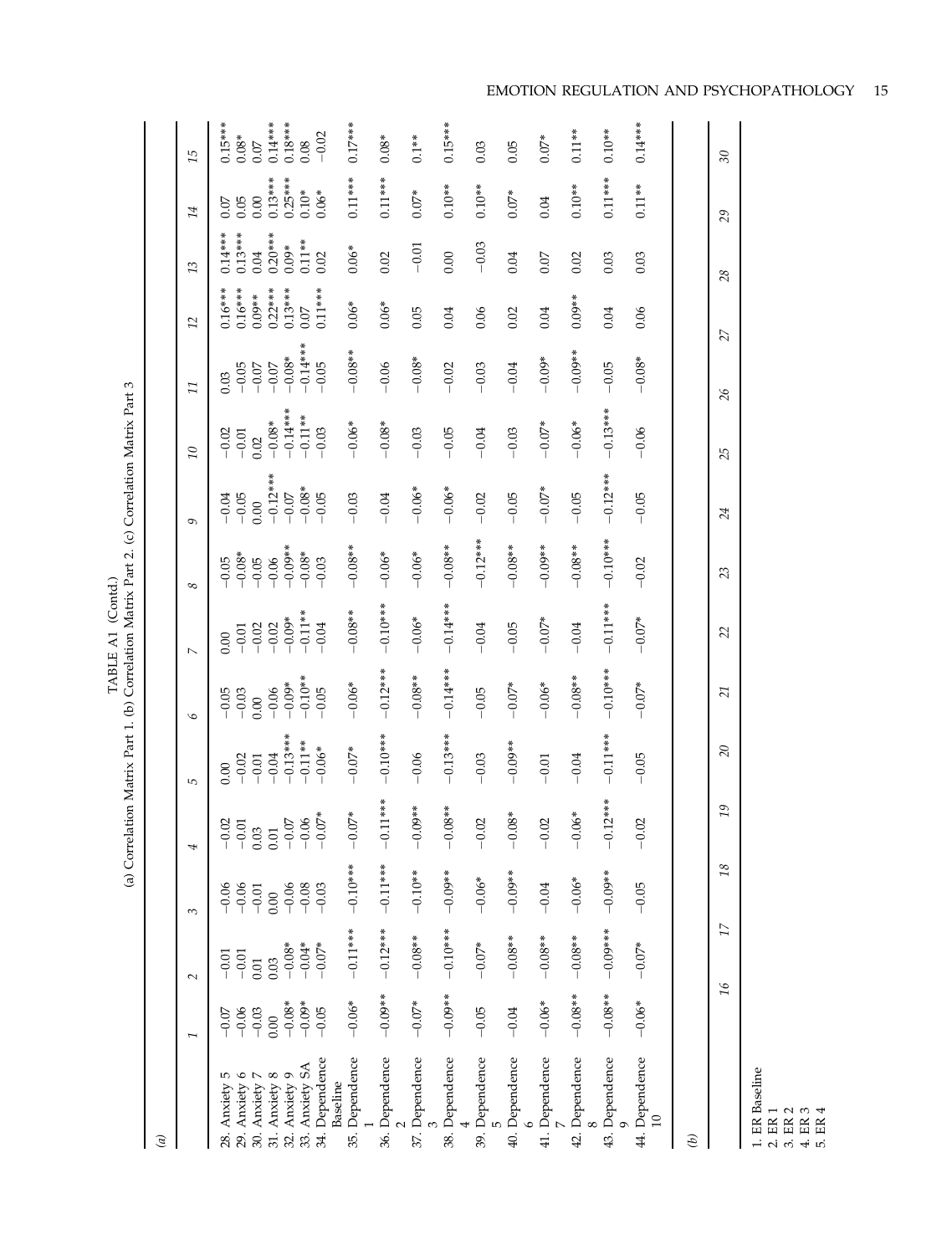|                                                                                             |               | $30\,$                   | $0.23***$<br>$0.16***$<br>$0.12***$<br>$0.25***$<br>$-0.05$<br>$0.08*$<br>$0.09*$<br>0.05<br>0.04<br>0.01                                                                                                                                                                                                                                                                                                                                                                                                                                                           |
|---------------------------------------------------------------------------------------------|---------------|--------------------------|---------------------------------------------------------------------------------------------------------------------------------------------------------------------------------------------------------------------------------------------------------------------------------------------------------------------------------------------------------------------------------------------------------------------------------------------------------------------------------------------------------------------------------------------------------------------|
|                                                                                             |               |                          | $0.19***$<br>$0.26***$<br>$0.15***$<br>$0.14***$                                                                                                                                                                                                                                                                                                                                                                                                                                                                                                                    |
|                                                                                             |               | 29                       | $0.11**$<br>$0.11***$<br>$0.11**$<br>0.05<br>0.05<br>0.04<br>0.02                                                                                                                                                                                                                                                                                                                                                                                                                                                                                                   |
|                                                                                             |               | 28                       | $0.18***$<br>$0.20***$<br>$0.12***$<br>$0.12***$<br>$0.35***$<br>$0.24***$<br>$0.13***$<br>$0.12***$<br>$0.13***$<br>$0.08*$<br>$0.07\,$<br>0.04                                                                                                                                                                                                                                                                                                                                                                                                                    |
|                                                                                             |               | 27                       | $0.34***$<br>$0.23***$<br>$0.24***$<br>$0.14***$<br>$0.15***$<br>$0.14***$<br>$0.12***$<br>$0.12***$<br>$0.07*$<br>$0.08*$<br>$0.07\,$<br>0.06<br>0.03                                                                                                                                                                                                                                                                                                                                                                                                              |
|                                                                                             |               | $\delta$                 | $0.14***$<br>$0.50***$<br>$0.30***$<br>$0.23***$<br>$0.14***$<br>$0.13***$<br>$0.15***$<br>$0.11**$<br>$0.10**$<br>$0.08*$<br>0.06<br>0.04<br>0.02<br>0.05                                                                                                                                                                                                                                                                                                                                                                                                          |
|                                                                                             |               | 25                       | $0.29***$<br>$0.23***$<br>$0.13***$<br>$0.15***$<br>$0.11***$<br>$0.10***$<br>$0.12***$<br>$-0.03$<br>$0.09*$<br>$0.07*$<br>$0.07*$<br>0.06<br>0.04<br>0.04<br>0.06                                                                                                                                                                                                                                                                                                                                                                                                 |
|                                                                                             |               | 24                       | $0.29***$<br>$0.23***$<br>$0.22***$<br>$0.13***$<br>$0.15***$<br>$0.22***$<br>$0.23***$<br>$0.09**$<br>$0.07*$<br>0.02<br>0.05<br>0.06<br>0.04<br>0.05<br>0.06<br>0.01                                                                                                                                                                                                                                                                                                                                                                                              |
|                                                                                             |               | 23                       | $0.22***$<br>$0.14***$<br>$0.19***$<br>$0.26***$<br>$0.25***$<br>$0.15***$<br>$0.10***$<br>$0.19***$<br>$0.12***$<br>$0.11**$<br>$0.10**$<br>$0.07*$<br>$0.07*$<br>$0.07*$<br>$0.07$<br>0.04<br>0.06                                                                                                                                                                                                                                                                                                                                                                |
|                                                                                             |               | 22                       | $0.24***$<br>$0.22***$<br>$0.22***$<br>$0.54***$<br>$-0.02$<br>$-0.02$<br>0.02<br>0.06<br>$0.07\,$<br>0.04<br>$0.07\,$<br>0.04<br>0.04<br>0.00<br>0.02<br>0.01<br>0.01<br>0.01                                                                                                                                                                                                                                                                                                                                                                                      |
| TABLE A1 (Contd.)                                                                           |               | 21                       | $0.25***$<br>$0.16***$<br>$0.20***$<br>$0.15***$<br>$0.56***$<br>$0.22***$<br>$0.13***$<br>$0.17***$<br>$0.10***$<br>$0.12***$<br>$0.11***$<br>$0.13**$<br>$0.10**$<br>$0.09*$<br>0.00<br>0.06<br>$0.07$<br>0.05<br>0.04                                                                                                                                                                                                                                                                                                                                            |
|                                                                                             |               |                          |                                                                                                                                                                                                                                                                                                                                                                                                                                                                                                                                                                     |
|                                                                                             |               | $\overline{c}$           | $0.31***$<br>$0.21***$<br>$0.16***$<br>$0.27***$<br>$0.25***$<br>$0.38***$<br>$0.12***$<br>$0.27***$<br>$0.20***$<br>$0.10**$<br>$0.12***$<br>$0.09*$<br>$0.09*$<br>$0.08*$<br>$0.07*$<br>0.04<br>0.03<br>0.03<br>0.05<br>0.01                                                                                                                                                                                                                                                                                                                                      |
| (a) Correlation Matrix Part 1. (b) Correlation Matrix Part 2. (c) Correlation Matrix Part 3 |               | 19                       | $0.16***$<br>$0.21***$<br>$0.32***$<br>$0.17***$<br>$0.18***$<br>$0.30***$<br>$0.31***$<br>$0.21***$<br>$0.25***$<br>$0.13***$<br>$0.12***$<br>$0.10**$<br>$-0.01$<br>0.03<br>0.04<br>0.04<br>0.05<br>0.03<br>0.02<br>0.07<br>0.01                                                                                                                                                                                                                                                                                                                                  |
|                                                                                             |               | 18                       | $0.24***$<br>$0.30***$<br>$0.23***$<br>$0.14***$<br>$0.13***$<br>$0.22***$<br>$0.24***$<br>$0.41***$<br>$0.19***$<br>$0.13***$<br>$0.18***$<br>$0.17***$<br>$0.22***$<br>$0.13**$<br>$0.11***$<br>$0.13**$<br>$0.12***$<br>$0.09*$<br>$0.10*$<br>$0.10*$<br>0.04<br>0.00                                                                                                                                                                                                                                                                                            |
|                                                                                             |               | $\overline{\mathcal{U}}$ | $0.36***$<br>$0.16***$<br>$0.25***$<br>$0.23***$<br>$0.20***$<br>$0.21***$<br>$0.18***$<br>$0.55***$<br>$0.34***$<br>$0.17***$<br>$0.16***$<br>$0.17***$<br>$0.31***$<br>$0.28***$<br>$0.17***$<br>$0.13***$<br>$0.10**$<br>$0.1***$<br>$0.10*$<br>$0.07*$<br>0.08<br>0.05<br>0.07                                                                                                                                                                                                                                                                                  |
|                                                                                             |               | $\overline{16}$          | $0.21***$<br>$0.21***$<br>$0.19***$<br>$0.15***$<br>$0.13***$<br>$0.17***$<br>$0.15***$<br>$0.32***$<br>$0.28***$<br>$0.12***$<br>$0.38***$<br>$0.31***$<br>$0.21***$<br>$0.11**$<br>$0.13**$<br>$0.07*$<br>$0.08*$<br>$0.08*$<br>0.03<br>0.06<br>0.04<br>$0.07$<br>0.05<br>0.04                                                                                                                                                                                                                                                                                    |
|                                                                                             |               |                          | 12. Depression Baseline<br>Anxiety Baseline<br>Depression 10<br>37. Dependence 3<br>38. Dependence 4<br>IJ<br>40. Dependence 6<br>36. Dependence 2<br>Dependence 1<br>18. Depression 6<br>20. Depression 8<br>21. Depression 9<br>14. Depression 2<br>16. Depression 4<br>17. Depression 5<br>39. Dependence<br>13. Depression 1<br>19. Depression 7<br>Dependence<br>15. Depression<br>Anxiety SA<br>29. Anxiety 6<br>31. Anxiety 8<br>32. Anxiety 9<br>25. Anxiety 2<br>26. Anxiety 3<br>27. Anxiety 4<br>Anxiety 5<br>24. Anxiety 1<br>30. Anxiety 7<br>Baseline |
|                                                                                             | $\mathcal{L}$ |                          | 11. ER SA<br>10. ER 9<br>6. ER 5<br>7. ER 6<br>ER 5<br>$8.$ ER $7$<br>9. ER 8<br>23.<br>33.<br>28.<br>35.<br>22.<br>34.                                                                                                                                                                                                                                                                                                                                                                                                                                             |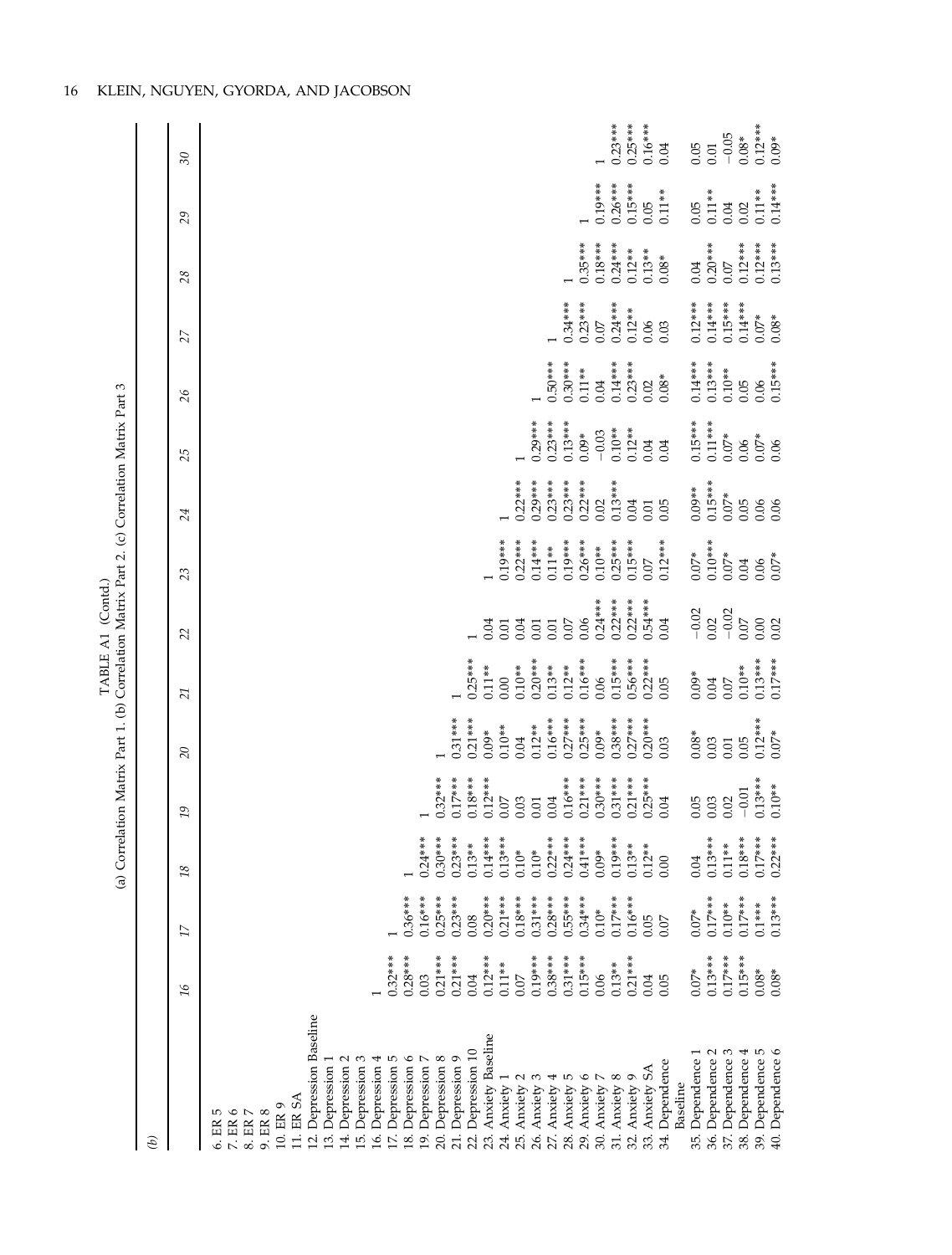|                                                                                                                                                                                                                                                                                         |                                     |                                        |                                        |                                     |                                    |                                                  | TABLE A1 (Contd.)                |                                  |                         | (a) Correlation Matrix Part 1. (b) Correlation Matrix Part 2. (c) Correlation Matrix Part 3 |                                              |                                        |                                                                    |                                  |                                           |
|-----------------------------------------------------------------------------------------------------------------------------------------------------------------------------------------------------------------------------------------------------------------------------------------|-------------------------------------|----------------------------------------|----------------------------------------|-------------------------------------|------------------------------------|--------------------------------------------------|----------------------------------|----------------------------------|-------------------------|---------------------------------------------------------------------------------------------|----------------------------------------------|----------------------------------------|--------------------------------------------------------------------|----------------------------------|-------------------------------------------|
| $\left( q\right)$                                                                                                                                                                                                                                                                       |                                     |                                        |                                        |                                     |                                    |                                                  |                                  |                                  |                         |                                                                                             |                                              |                                        |                                                                    |                                  |                                           |
|                                                                                                                                                                                                                                                                                         | $\overline{16}$                     | $\overline{\mathcal{U}}$               | $18\,$                                 | $19\,$                              | $\overline{c}$                     | 21                                               | 22                               | 23                               | 24                      | 25                                                                                          | $\delta$                                     | 27                                     | 28                                                                 | 29                               | $30\,$                                    |
| 44. Dependence 10<br>43. Dependence 9<br>41. Dependence 7<br>42. Dependence 8                                                                                                                                                                                                           | $0.10**$<br>$0.08*$<br>0.03<br>0.11 | $0.10**$<br>$0.09*$<br>$0.09*$<br>0.02 | $0.11**$<br>$0.07*$<br>$0.09*$<br>0.05 | $0.10***$<br>0.05<br>0.04<br>$0.00$ | $0.08*$<br>$0.09*$<br>0.06<br>0.04 | $0.28***$<br>$0.14***$<br>$0.11***$<br>$0.11***$ | $0.11**$<br>0.06<br>0.03<br>0.01 | $0.10**$<br>0.06<br>0.04<br>0.01 | $0.06*$<br>0.05<br>0.04 | $0.11**$<br>$0.08*$<br>0.00<br>0.05                                                         | $0.16***$<br>$0.12***$<br>$0.10**$<br>$0.06$ | $0.11**$<br>$-0.01$<br>$0.07*$<br>0.03 | $0.10**$<br>$0.07*$<br>$\begin{array}{c} 0.06 \\ 0.07 \end{array}$ | 0.06<br>$0.07\,$<br>0.04<br>0.03 | $0.20***$<br>$0.10**$<br>0.03<br>$0.07\,$ |
| $\odot$                                                                                                                                                                                                                                                                                 |                                     |                                        |                                        |                                     |                                    |                                                  |                                  |                                  |                         |                                                                                             |                                              |                                        |                                                                    |                                  |                                           |
|                                                                                                                                                                                                                                                                                         | $\overline{31}$                     | 32                                     | 33                                     | 34                                  | 35                                 | 36                                               | 37                               | 38                               |                         | 39                                                                                          | $\mathcal{P}$                                | 41                                     | 42                                                                 | 43                               | 44                                        |
| 1. ER Baseline                                                                                                                                                                                                                                                                          |                                     |                                        |                                        |                                     |                                    |                                                  |                                  |                                  |                         |                                                                                             |                                              |                                        |                                                                    |                                  |                                           |
| $\begin{array}{l} 2.511 \\ 2.5111 \\ 2.51111 \\ 2.51111 \\ 2.51111 \\ 2.51111 \\ 2.51111 \\ 2.51111 \\ 2.51111 \\ 2.51111 \\ 2.51111 \\ 2.51111 \\ 2.51111 \\ 2.51111 \\ 2.51111 \\ 2.51111 \\ 2.51111 \\ 2.51111 \\ 2.51111 \\ 2.51111 \\ 2.51111 \\ 2.51111 \\ 2.51111 \\ 2.51111 \\$ |                                     |                                        |                                        |                                     |                                    |                                                  |                                  |                                  |                         |                                                                                             |                                              |                                        |                                                                    |                                  |                                           |
|                                                                                                                                                                                                                                                                                         |                                     |                                        |                                        |                                     |                                    |                                                  |                                  |                                  |                         |                                                                                             |                                              |                                        |                                                                    |                                  |                                           |
|                                                                                                                                                                                                                                                                                         |                                     |                                        |                                        |                                     |                                    |                                                  |                                  |                                  |                         |                                                                                             |                                              |                                        |                                                                    |                                  |                                           |
|                                                                                                                                                                                                                                                                                         |                                     |                                        |                                        |                                     |                                    |                                                  |                                  |                                  |                         |                                                                                             |                                              |                                        |                                                                    |                                  |                                           |
| 10. ER 9<br>9. ER 8                                                                                                                                                                                                                                                                     |                                     |                                        |                                        |                                     |                                    |                                                  |                                  |                                  |                         |                                                                                             |                                              |                                        |                                                                    |                                  |                                           |
| 11. ER SA                                                                                                                                                                                                                                                                               |                                     |                                        |                                        |                                     |                                    |                                                  |                                  |                                  |                         |                                                                                             |                                              |                                        |                                                                    |                                  |                                           |
| 12. Depression                                                                                                                                                                                                                                                                          |                                     |                                        |                                        |                                     |                                    |                                                  |                                  |                                  |                         |                                                                                             |                                              |                                        |                                                                    |                                  |                                           |
| Depression 1<br>Baseline<br>$\overline{13}$ .                                                                                                                                                                                                                                           |                                     |                                        |                                        |                                     |                                    |                                                  |                                  |                                  |                         |                                                                                             |                                              |                                        |                                                                    |                                  |                                           |
| 14. Depression 2                                                                                                                                                                                                                                                                        |                                     |                                        |                                        |                                     |                                    |                                                  |                                  |                                  |                         |                                                                                             |                                              |                                        |                                                                    |                                  |                                           |
| 15. Depression 3                                                                                                                                                                                                                                                                        |                                     |                                        |                                        |                                     |                                    |                                                  |                                  |                                  |                         |                                                                                             |                                              |                                        |                                                                    |                                  |                                           |
| 16. Depression 4<br>17. Depression 5                                                                                                                                                                                                                                                    |                                     |                                        |                                        |                                     |                                    |                                                  |                                  |                                  |                         |                                                                                             |                                              |                                        |                                                                    |                                  |                                           |
| 18. Depression 6                                                                                                                                                                                                                                                                        |                                     |                                        |                                        |                                     |                                    |                                                  |                                  |                                  |                         |                                                                                             |                                              |                                        |                                                                    |                                  |                                           |
| 19. Depression 7                                                                                                                                                                                                                                                                        |                                     |                                        |                                        |                                     |                                    |                                                  |                                  |                                  |                         |                                                                                             |                                              |                                        |                                                                    |                                  |                                           |
| 20. Depression 8                                                                                                                                                                                                                                                                        |                                     |                                        |                                        |                                     |                                    |                                                  |                                  |                                  |                         |                                                                                             |                                              |                                        |                                                                    |                                  |                                           |
| 22. Depression 10<br>21. Depression 9                                                                                                                                                                                                                                                   |                                     |                                        |                                        |                                     |                                    |                                                  |                                  |                                  |                         |                                                                                             |                                              |                                        |                                                                    |                                  |                                           |
| Anxiety<br>23.                                                                                                                                                                                                                                                                          |                                     |                                        |                                        |                                     |                                    |                                                  |                                  |                                  |                         |                                                                                             |                                              |                                        |                                                                    |                                  |                                           |
| Baseline                                                                                                                                                                                                                                                                                |                                     |                                        |                                        |                                     |                                    |                                                  |                                  |                                  |                         |                                                                                             |                                              |                                        |                                                                    |                                  |                                           |
| Anxiety 1<br>24.                                                                                                                                                                                                                                                                        |                                     |                                        |                                        |                                     |                                    |                                                  |                                  |                                  |                         |                                                                                             |                                              |                                        |                                                                    |                                  |                                           |
| 25. Anxiety 2                                                                                                                                                                                                                                                                           |                                     |                                        |                                        |                                     |                                    |                                                  |                                  |                                  |                         |                                                                                             |                                              |                                        |                                                                    |                                  |                                           |
| 26. Anxiety 3                                                                                                                                                                                                                                                                           |                                     |                                        |                                        |                                     |                                    |                                                  |                                  |                                  |                         |                                                                                             |                                              |                                        |                                                                    |                                  |                                           |
| 28. Anxiety 5<br>27. Anxiety 4                                                                                                                                                                                                                                                          |                                     |                                        |                                        |                                     |                                    |                                                  |                                  |                                  |                         |                                                                                             |                                              |                                        |                                                                    |                                  |                                           |
|                                                                                                                                                                                                                                                                                         |                                     |                                        |                                        |                                     |                                    |                                                  |                                  |                                  |                         |                                                                                             |                                              |                                        |                                                                    |                                  |                                           |
| 29. Anxiety 6<br>30. Anxiety $7$                                                                                                                                                                                                                                                        |                                     |                                        |                                        |                                     |                                    |                                                  |                                  |                                  |                         |                                                                                             |                                              |                                        |                                                                    |                                  |                                           |

EMOTION REGULATION AND PSYCHOPATHOLOGY 17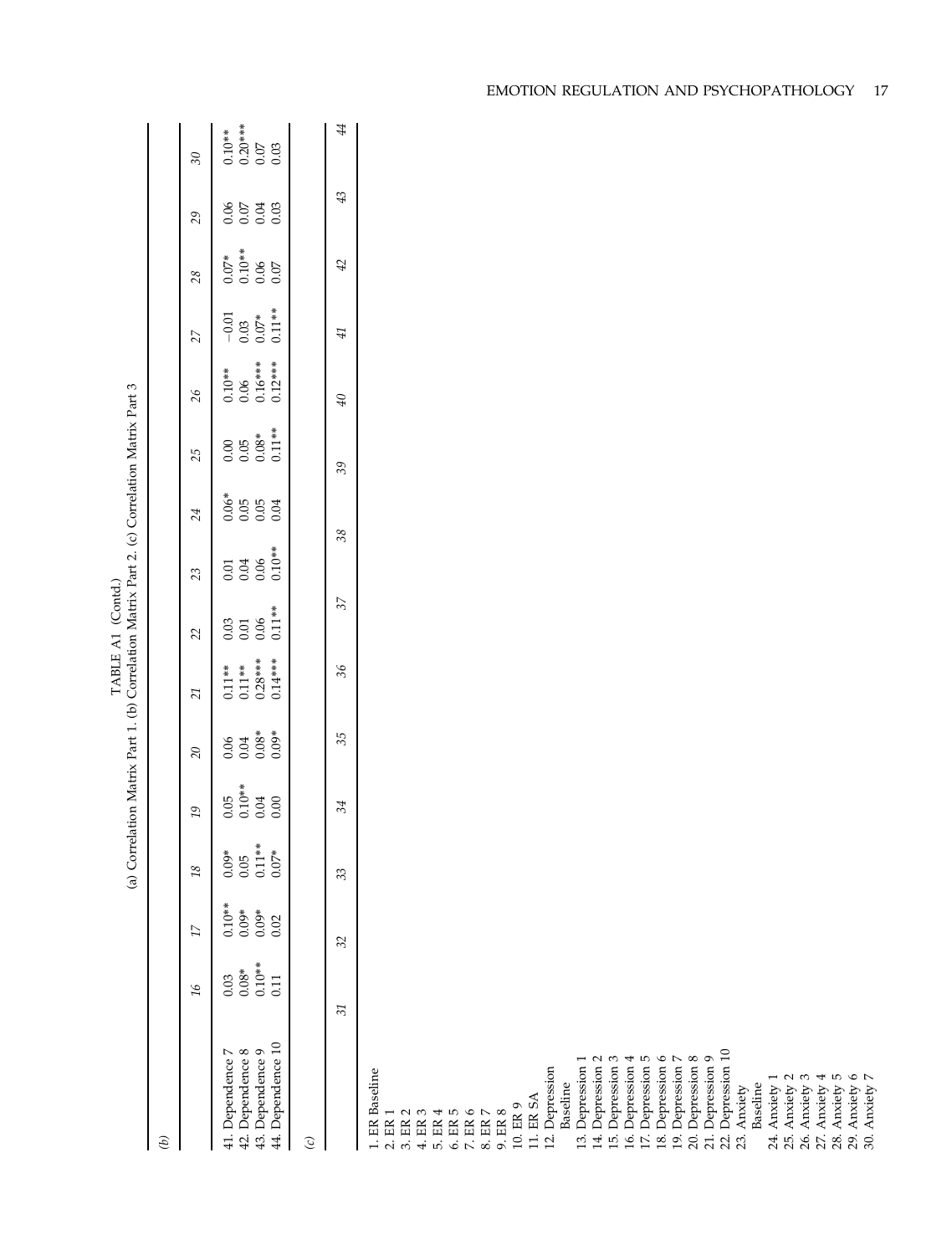|                                                      |                                                          |                                                                                                                                                                               |           | (a) Correlation Matrix Part 1. (b) Correlation Matrix Part 2. (c) Correlation Matrix Part 3 |                        | TABLE A1 (Contd.) |           |                                     |                        |           |           |           |           |    |
|------------------------------------------------------|----------------------------------------------------------|-------------------------------------------------------------------------------------------------------------------------------------------------------------------------------|-----------|---------------------------------------------------------------------------------------------|------------------------|-------------------|-----------|-------------------------------------|------------------------|-----------|-----------|-----------|-----------|----|
|                                                      |                                                          |                                                                                                                                                                               |           |                                                                                             |                        |                   |           |                                     |                        |           |           |           |           |    |
|                                                      | 31                                                       | 32                                                                                                                                                                            | 33        | 34                                                                                          | 35                     | 36                | 37        | 38                                  | 39                     | $\theta$  | 41        | 42        | 43        | 44 |
| 31. Anxiety 8                                        |                                                          |                                                                                                                                                                               |           |                                                                                             |                        |                   |           |                                     |                        |           |           |           |           |    |
| 32. Anxiety 9                                        | $0.22***$                                                |                                                                                                                                                                               |           |                                                                                             |                        |                   |           |                                     |                        |           |           |           |           |    |
| 33. Anxiety SA                                       | $0.20***$                                                | $0.26***$                                                                                                                                                                     |           |                                                                                             |                        |                   |           |                                     |                        |           |           |           |           |    |
| 34. Dependence<br>Baseline                           | 0.05                                                     | $0.10**$                                                                                                                                                                      | 0.05      |                                                                                             |                        |                   |           |                                     |                        |           |           |           |           |    |
| 35. Dependence                                       |                                                          |                                                                                                                                                                               |           | $0.31***$                                                                                   |                        |                   |           |                                     |                        |           |           |           |           |    |
| 36. Dependence 2                                     |                                                          |                                                                                                                                                                               |           | $0.26***$                                                                                   | $0.28***$              |                   |           |                                     |                        |           |           |           |           |    |
| 37. Dependence 3                                     |                                                          |                                                                                                                                                                               |           | $0.20***$                                                                                   |                        | $0.35***$         |           |                                     |                        |           |           |           |           |    |
| 38. Dependence 4                                     | $0.05$<br>$0.01$<br>$0.01$<br>$0.05$<br>$0.01$<br>$0.01$ | $\begin{array}{c} 0.09^{*}\\ 0.05\\ 0.05\\ 0.10^{***}\\ 0.11^{***}\\ 0.11^{***}\\ 0.07\\ 0.07\\ 0.18^{***}\\ 0.18^{***}\\ 0.18^{***}\\ 0.18^{***}\\ 0.18^{***}\\ \end{array}$ |           | $0.20***$<br>$0.14***$<br>$0.14***$                                                         | $0.20***$<br>$0.17***$ | $0.33***$         | $0.28***$ |                                     |                        |           |           |           |           |    |
| 39. Dependence 5                                     |                                                          |                                                                                                                                                                               |           |                                                                                             | $0.20***$              | $0.30***$         | $0.31***$ | $0.28***$                           |                        |           |           |           |           |    |
| 40. Dependence 6                                     |                                                          |                                                                                                                                                                               |           |                                                                                             | $0.12***$              | $0.20***$         | $0.23***$ | $0.22***$                           | $0.33***$              |           |           |           |           |    |
| 41. Dependence 7                                     | $-0.03$<br>0.12***<br>0.12****                           |                                                                                                                                                                               |           | $0.18***$                                                                                   | $0.16***$              | $0.20***$         | $0.15***$ | $0.14***$<br>$0.12***$<br>$0.12***$ |                        | $0.24***$ |           |           |           |    |
| 42. Dependence 8                                     |                                                          |                                                                                                                                                                               |           | $0.10***$                                                                                   | $0.17***$              |                   | $0.17***$ |                                     | $0.26***$<br>$0.21***$ | $0.23***$ | $0.34***$ |           |           |    |
| 43. Dependence 9                                     |                                                          |                                                                                                                                                                               |           | $0.11***$                                                                                   | $0.18***$              | $0.21***$         | $0.11***$ |                                     | $0.15***$              | $0.21***$ | $0.19***$ | $0.30***$ |           |    |
| 44. Dependence 10                                    | $0.08*$                                                  | $0.11**$                                                                                                                                                                      | $0.17***$ | $0.12***$                                                                                   | $0.15***$              | $0.17***$         | $0.15***$ | $0.12***$                           | $0.16***$              | $0.18***$ | $0.18***$ | $0.17***$ | $0.30***$ |    |
| $N_0$ to $n \lt 0$ 5, $**n \lt 0$ 1, $***n \lt 0$ 01 |                                                          |                                                                                                                                                                               |           |                                                                                             |                        |                   |           |                                     |                        |           |           |           |           |    |

 $p > 001.$ Note.  $* p < .05$ .  $* * p < .01$ .  $* * p < .001$ .  $\vdots$  $\rightarrow$  d.  $\mu \le 0.03$ . ivote.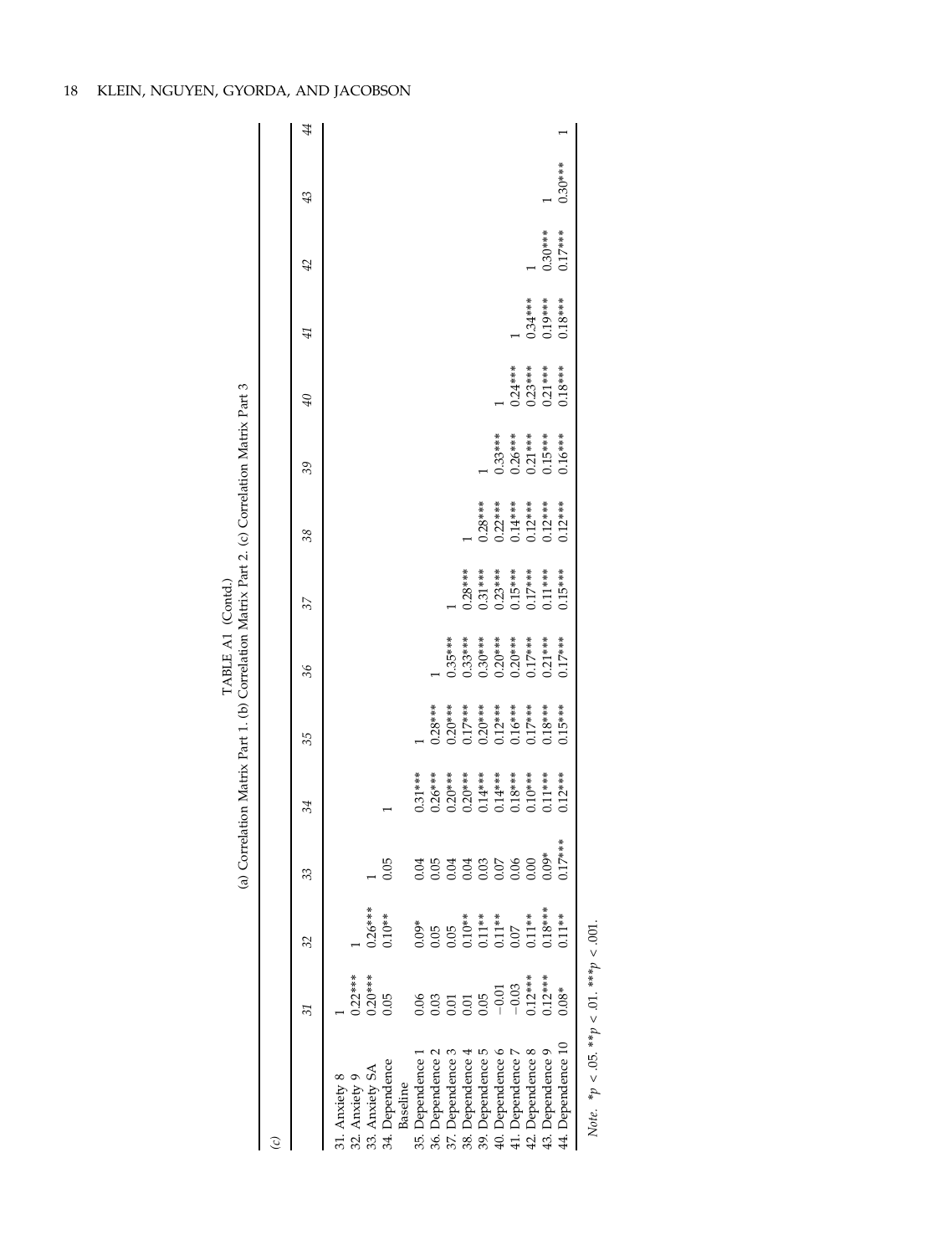# APPENDIX B

# MISSINGNESS MEANS AND CORRELATIONS FOR ALL VARIABLES OF INTEREST

|                  | Depression Missing |                |                | Covariate   |                |
|------------------|--------------------|----------------|----------------|-------------|----------------|
|                  | Missingness (%)    | Ave ER Ability | Ave Depression | Ave Anxiety | Ave Dependence |
| Missing Dep Base | 6.8                | 0.08           | $-0.04$        | $-0.04$     | $-0.07$        |
| Missing Dep 1    | 21.36              | 0.2            | $-0.03$        | $-0.01$     | $-0.08$        |
| Missing Dep 2    | 27.27              | 0.05           | $-0.06$        | $-0.08$     | $-0.11$        |
| Missing Dep 3    | 33.04              | 0.08           | $-0.01$        | $-0.06$     | $-0.12$        |
| Missing Dep 4    | 35.85              | 0.1            | $-0.09$        | $-0.11$     | $-0.16$        |
| Missing Dep 5    | 36.73              | 0.09           | $-0.11$        | $-0.1$      | $-0.13$        |
| Missing Dep 6    | 36.73              | 0.07           | $-0.08$        | $-0.1$      | $-0.14$        |
| Missing Dep 7    | 37.47              | $-0.03$        | $-0.1$         | $-0.07$     | $-0.09$        |
| Missing Dep 8    | 35.11              | $-0.04$        | $-0.09$        | $-0.05$     | $-0.12$        |
| Missing Dep 9    | 39.69              | $-0.05$        | $-0.1$         | $-0.12$     | $-0.12$        |
| Missing Dep 10   | 47.6               | $-0.06$        | $-0.1$         | $-0.09$     | $-0.13$        |

TABLE B1 Correlations with Depression Missingness at Each Wave

Note. Depression Missing = binary missingness at each wave (1 = missing, 0 = not missing); Ave Er Ability/Depression/Anxiety/ Dependence = within-person average of all scores for which we have data. Clinical scores were binary.

|                      | Anxiety Missing |                |                | Covariate   |                |
|----------------------|-----------------|----------------|----------------|-------------|----------------|
|                      | Missingness (%) | Ave ER Ability | Ave Depression | Ave Anxiety | Ave Dependence |
| Missing Anxiety Base | 6.8             | 0.08           | $-0.04$        | $-0.04$     | $-0.07$        |
| Missing Anx 1        | 21.36           | 0.2            | $-0.03$        | $-0.01$     | $-0.08$        |
| Missing Anx 2        | 27.27           | 0.05           | $-0.06$        | $-0.08$     | $-0.11$        |
| Missing Anx 3        | 33.11           | 0.08           | $-0.01$        | $-0.04$     | $-0.12$        |
| Missing Anx 4        | 35.85           | 0.1            | $-0.09$        | $-0.11$     | $-0.16$        |
| Missing Anx 5        | 36.73           | 0.09           | $-0.11$        | $-0.1$      | $-0.13$        |
| Missing Anx 6        | 36.73           | 0.07           | $-0.08$        | $-0.1$      | $-0.14$        |
| Missing Anx 7        | 37.47           | $-0.03$        | $-0.1$         | $-0.07$     | $-0.09$        |
| Missing Anx 8        | 35.11           | $-0.04$        | $-0.09$        | $-0.05$     | $-0.12$        |
| Missing Anx 9        | 39.76           | $-0.05$        | $-0.1$         | $-0.12$     | $-0.12$        |
| Missing Anx 10       | 47.6            | $-0.06$        | $-0.1$         | $-0.09$     | $-0.13$        |

TABLE B2 Correlations with Anxiety Missingness at Each Wave